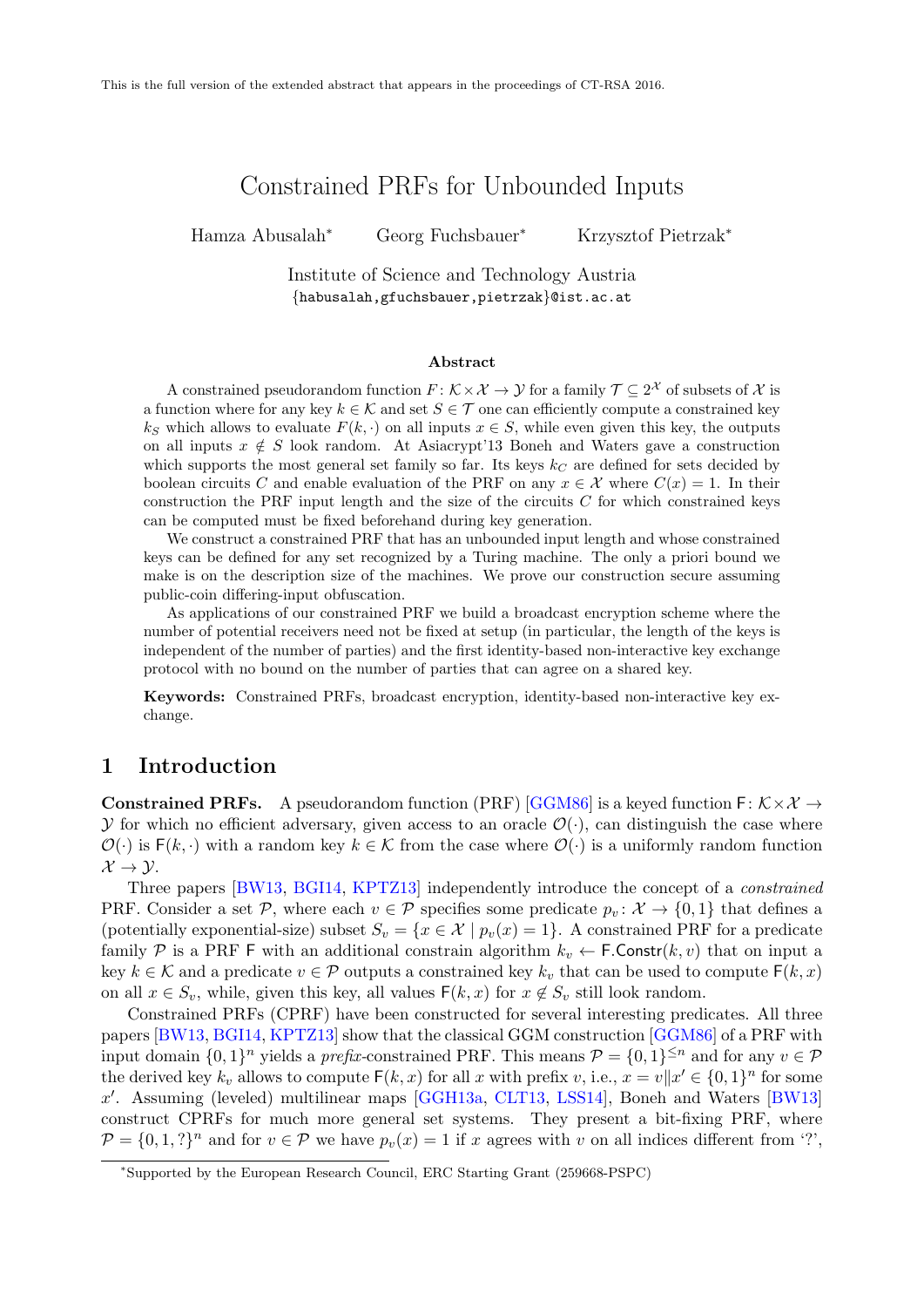i.e., for all  $i = 1, \ldots, n$ , either  $v[i] = ?$  or  $v[i] = x[i]$ . They moreover construct a circuit-constrained PRF, where the predicates are arbitrary circuits  $C: \{0,1\}^n \to \{0,1\}$  of some fixed depth.

CPRFs have already found many interesting applications. From a prefix CPRF, one can construct a puncturable PRF [\[SW14\]](#page-15-3), which is a constrained PRF for predicates  $\mathcal{P} = \{0, 1\}^n$ where for  $v \in \mathcal{P}$ , the key  $k_v$  lets one compute  $F(k, x)$  on all  $x \neq v$ . The GGM construction yields a puncturable PRF with punctured keys whose length is linear in the PRF input length. Puncturable PRFs play a crucial role in the security proofs of most of the recent constructions based on indistinguishability obfuscation  $[BGI^+12, GGH^+13b]$  $[BGI^+12, GGH^+13b]$  $[BGI^+12, GGH^+13b]$  $[BGI^+12, GGH^+13b]$ , and we will also use them in this paper.

The more general bit-fixing and circuit-constrained PRFs can be used to construct a variety of sophisticated cryptographic tools including broadcast encryption (BE) and identity-based noninteractive key-exchange, as outlined next.

Broadcast encryption. In a BE scheme [\[FN94,](#page-14-6) [YFDL04,](#page-15-4) [BGW05,](#page-14-7) [BH08,](#page-14-8) [PPS11,](#page-15-5) [BWZ14\]](#page-14-9) there is a set of n users, and for any given subset  $S \subseteq \{1, \ldots, n\}$  of users, we want to be able to encrypt a message (as a short ciphertext) that can be decrypted only by the users included in S. This can be achieved using a bit-fixing PRF with domain  $\{0,1\}^n$ : Sample a random key k, and give a constrained key  $k_{v_i}$  to user i where  $v_i[i] = 1$  and  $v_i[j] = ?$  for any  $j \neq i$ . Thus,  $k_{v_i}$  allows to evaluate the PRF on exactly those inputs with a '1' in position i.

To broadcast a message  $m$  to a set  $S$  of users, we simply send a symmetric encryption of  $m$ under the key  $F(k, x<sub>S</sub>)$ , where  $x<sub>S</sub>[i] = 1$  if  $i \in S$  and  $x<sub>S</sub>[i] = 0$  otherwise. Note that user i can compute  $F(k, x_S)$  (and thus decrypt) iff her key  $k_{v_i}$  satisfies  $v_i[i] = x_S[i]$ , which by construction holds iff  $i \in S$ .

Non-interactive key exchange. In an identity-based non-interactive key exchange (ID-NIKE) [\[SOK00,](#page-15-6) [FHPS13,](#page-14-10) [BW13\]](#page-14-0) scheme there are parties that each have some identity  $id \in \{0,1\}^{\ell}$ . For any set  $S$  of at most  $n$  parties we want the parties in  $S$  to be able to locally compute a shared key  $K_S$  which is indistinguishable from random for all parties outside of S. Such a scheme can be constructed from a bit-fixing PRF  $\sf F$  with domain  $\{0,1\}^{n \cdot \ell}$ . At setup, sample a key k for F and give to party  $id \in \{0,1\}^{\ell}$  a set of n constrained keys  $k_{id}^{(1)}, \ldots, k_{id}^{(n)}$ , where  $k_{id}^{(i)}$ is a key for the set  $?^{(i-1)\ell}||id||?^{(n-i)\ell}$ . Now, only parties  $id_1, \ldots, id_n$  can compute the joint key is  $i$  $K_S := \mathsf{F}(k, id_1 || id_2 || \ldots || id_n).$ 

CPRFs with unbounded input length. The disadvantage of the BE and ID-NIKE constructions just outlined is that the number n of possible recipients (for BE) or parties agreeing on a key (for ID-NIKE) must be fixed when setting up the system. Moreover, the length of the constrained keys given to every user is at least linear in  $n$ .

In this paper we construct a constrained PRF for which there is no a priori bound on the input length. The constraints on keys are given by Turing machines  $(TM)$ , that is, given a key k and a machine M, we can derive a constrained key  $k_M$  that allows to compute  $F(k, x)$  for any input x for which  $M(x) = 1$ . The only thing that must be bounded beforehand is the *size* of the TMs that we want to support. In our construction a constrained key for a machine M will be an obfuscated circuit whose size only depends on the size of M.

Adaptive vs. selective security. Security of constrained PRFs is defined via a game in which a challenger picks a random key k and the adversary chooses  $x^* \in \mathcal{X}$  and must distinguish  $F(k, x^*)$  from random. The adversary has also access to oracles to query constrained keys for sets  $S \not\ni x^*$ . We prove *selective* security of our CPRF where the adversary must choose  $x^*$  before it can query constrained keys. From a selectively secure CPRF we can get an adaptively secure CPRF (where the adversary can decide on  $x^*$  after its key queries) via "complexity leveraging"—but this reduction loses a factor that is exponential in the input length. Proving adaptive security for CPRFs without an exponential security loss is generally hard and Fuchsbauer et al. [\[FKPR14\]](#page-14-11)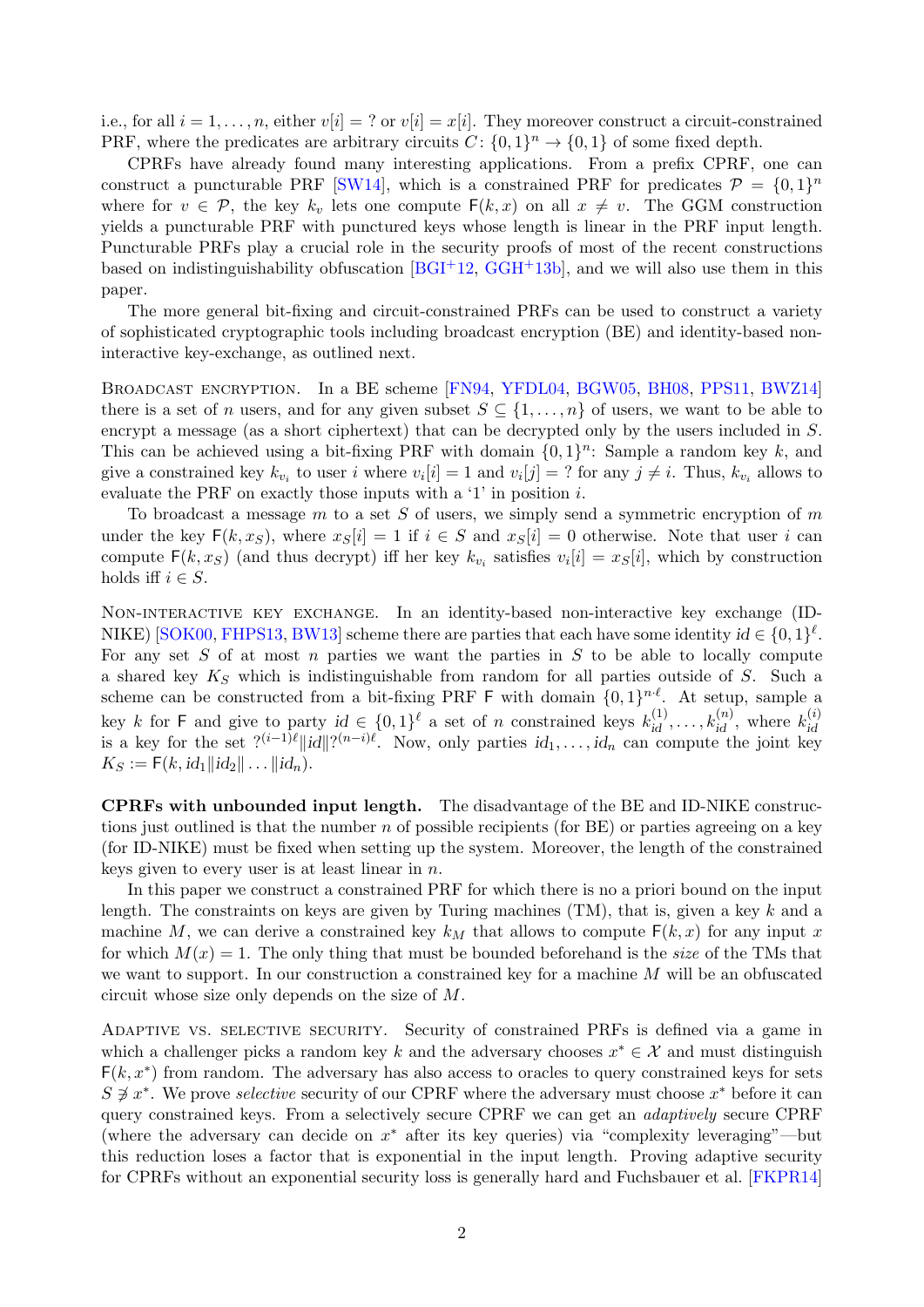show that for the bit-fixing CPRF from [\[BW13\]](#page-14-0) any "simple" security reduction must lose an exponential factor.

Adaptive security of CPRFs was proved for the GGM-based prefix-constrained PRF in [\[FKPR14\]](#page-14-11) losing only a quasi-polynomial (rather than an exponential) factor. Moreover, Hohenberger, Koppula and Waters [\[HKW14\]](#page-15-7) construct an adaptively secure puncturable PRF with polynomial security loss using indistinguishability obfuscation  $(i\mathcal{O})$  [\[GGH](#page-14-5)+13b, [SW14,](#page-15-3) [PST14\]](#page-15-8). Hofheinz et al. [\[HKKW14\]](#page-15-9) construct an adaptively secure bit-fixing PRF, also using  $i\mathcal{O}$ , and additionally relying on the random-oracle model. We leave the construction of adaptively secure constrained unbounded-length PRFs (for any interesting set of constraints) as a challenging open problem.

Applications. As two applications of our constrained PRFs we show that they directly yield broadcast encryption and ID-NIKE for an unbounded number of parties. In particular, all parameters (private/public key size and for BE also ciphertext overhead) are poly-logarithmic in the number of potential parties (or equivalently, polynomial in the length of the identities). For BE, this has only recently been achieved by Boneh, Waters and Zhandry [\[BWZ14\]](#page-14-9), who construct a BE scheme supporting n parties directly from  $O(log(n))$ -way multilinear maps. For ID-NIKE, our construction is the first to achieve this; all previous schemes require the maximum size of the group of users agreeing on a key to be fixed at setup, and they have parameters that depend at least linearly on this size.

A circuit-constrained PRF. A first idea for constructing a constrained PRF is to start with a standard PRF F; given a key k and a set S, we can define a constrained key as a program  $P<sub>S</sub>$  which on input x checks whether  $x \in S$ , and if so, outputs  $F(k, x)$ . We cannot define the constrained key as the program  $P_S$  as such, since an adversary could extract the key k from  $P_S$ , and hence  $F(k, \cdot)$ would not be pseudorandom for  $x \notin S$  given  $P_S$ .

When S is decided by a circuit, the above issue can be avoided by *obfuscating*  $P<sub>S</sub>$  before outputting it. The strong notion of virtual black-box obfuscation, which requires that an obfuscated program leaks nothing about the program apart from its input/output behavior, is not achievable for general functionalities [\[BGI](#page-14-4)<sup>+</sup>12]. We therefore use *indistinguishability obfuscation* (*iO*), which only guarantees that obfuscations of two circuits (of the same size) that output the same on any input are indistinguishable. A candidate  $i\mathcal{O}$  scheme was proposed by Garg et al. [\[GGH](#page-14-5)+13b]. Although the notion seems weak, it has proven to be surprisingly useful.

Consider a CPRF derived from a puncturable PRF F for which a constrained key  $k<sub>C</sub>$  for a circuit C is defined as an iO obfuscation of the circuit  $P_C$ , which on input x returns  $F(k, x)$  if  $C(x) = 1$  and  $\perp$  otherwise. In the selective-security game an adversary A chooses an input  $x^*$ , can then ask for constrained keys for circuits C with  $C(x^*) = 0$  and must distinguish  $F(k, x^*)$ from random. In the security proof we first define a modified game where  $A$ , when asking for a constrained key for a circuit C, is given an iO obfuscation of a circuit  $P'_C$  that outputs  $F(k_{x^*}, x)$  if  $C(x) = 1$  and  $\perp$  otherwise. The difference between  $P_C$  and  $P'_C$  is that in the latter F is evaluated using a key  $k_{x^*}$  that is punctured at  $x^*$ .

Recall that the adversary can only submit circuits C with  $C(x^*) = 0$  to its oracle. For every such C we have  $P_C(x^*) = P'_C(x^*) = \perp$ , and on any other input x,  $P_C$  and  $P'_C$  also return the same output (namely  $F(k, x)$  if  $C(x) = 1$  and  $\perp$  otherwise). By security of iO, obfuscations of  $P_C$  and  $P_C'$  are thus indistinguishable, which means that the modified game is indistinguishable from the original game. From an adversary  $A$  winning the modified game we obtain an adversary  $B$  that breaks the puncturable PRF F: When A commits to  $x^*$ , B asks for a punctured key  $k_{x^*}$ , which allows B to answer A's constrained-key queries in the modified game. If A distinguishes  $F(k, x^*)$ from random then so does  $\beta$ .

**A TM-constrained PRF.** The above construction uses  $i\mathcal{O}$  for circuits. Recently, Koppula, Lewko and Waters [\[KLW15\]](#page-15-10) constructed  $i\mathcal{O}$  for Turing machines. However, we cannot simply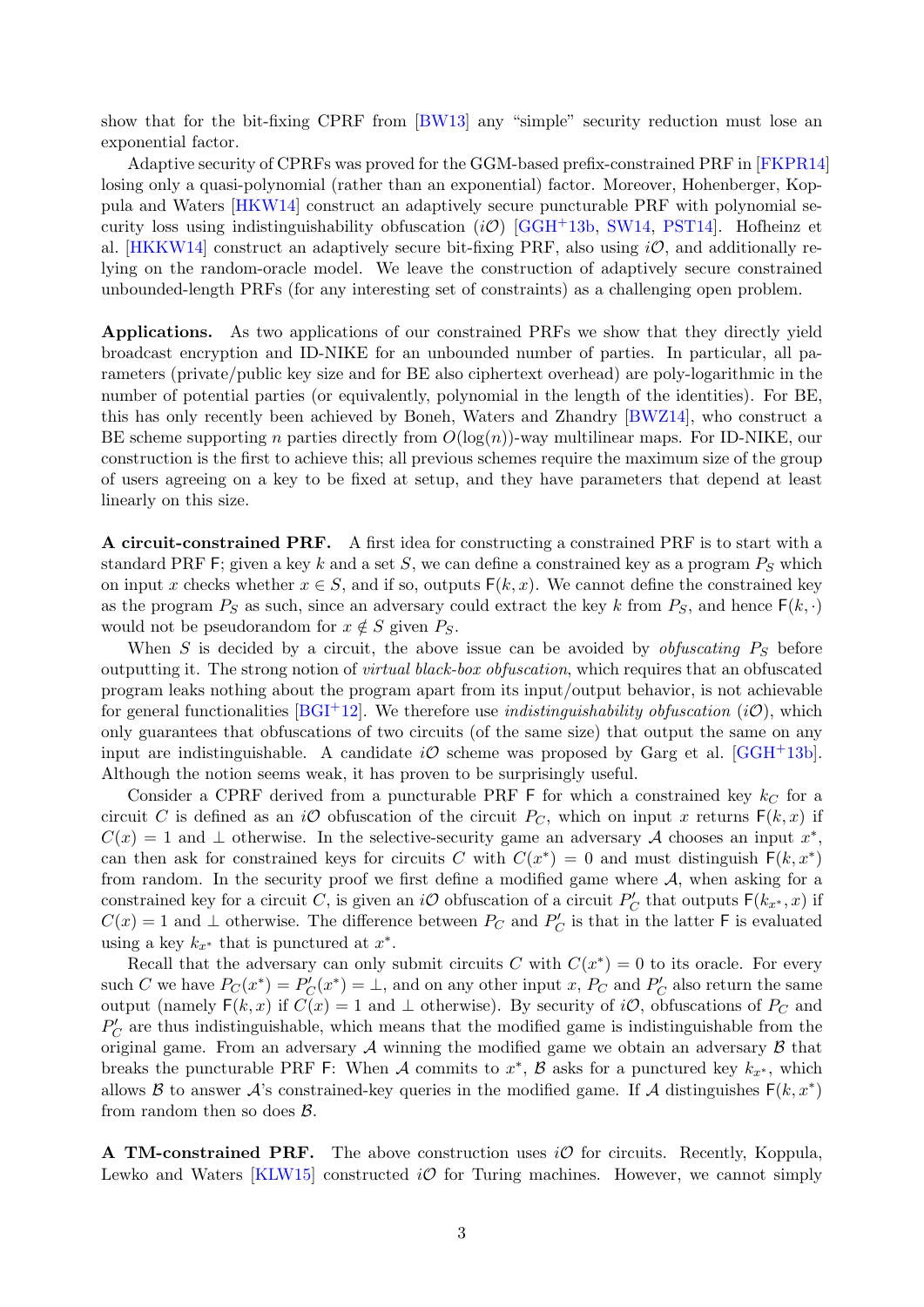replace circuits by TMs in the construction just sketched. In the security proof we need to upperbound the size of the TM to be obfuscated when we switch from a TM using  $k$  to a TM using  $k_{x*}$ . This is however impossible because the size of the underlying punctured key  $k_{x*}$  cannot be a priori bounded for unbounded inputs  $x^*$ .

To overcome this problem, we use a collision-resistant hash function  $H$  to map long inputs to inputs of fixed length. Concretely, we define our CPRF as  $F(k, x) := PF(k, H(x))$ , where PF is a puncturable PRF. Consequently, a constrained key would be an obfuscation of the TM  $P_M$ that checks the input legitimacy of x, i.e., whether  $M(x) = 1$ , and evaluates PF on  $H(x)$ . In order to give a reduction of security to the puncturable PRF PF, we would, as before, replace the obfuscation of  $P_M$  by one of  $P'_M$ , which uses  $k_{H(x^*)}$  instead of k. While this solves the size-bounding problem, it poses new challenges. Namely,  $i\mathcal{O}$  is not sufficient as  $P_M$  and  $P'_M$  are in general not functionally equivalent: consider a machine M with  $M(x^*) = 0$  and  $M(x) = 1$  for some x with  $H(x) = H(x^*)$ ; then  $P_M(x) = F(k, x)$ , whereas  $P'_M(x) = \perp$ .

DIFFERING-INPUT OBFUSCATION. Instead of  $i\mathcal{O}$ , we resort to a stronger form of obfuscation. Whereas  $i\mathcal{O}$  yields indistinguishable obfuscations of programs that are functionally equivalent, differing-input obfuscation (diO, a.k.a. extractability obfuscation) introduced by [\[BGI](#page-14-4)+12, [BST14\]](#page-14-12) for circuits and later by [\[BCP14,](#page-13-0) [ABG](#page-13-1)<sup>+</sup>13] for TMs, guarantees that from an adversary that distinguishes obfuscations of two circuits (or TMs), one can extract an input on which they differ.  $di\mathcal{O}$  is a strong assumption and in fact was shown to be implausible to exist [\[GGHW14\]](#page-14-13). We will use a weaker assumption suggested by Ishai, Pandey and Sahai [\[IPS15\]](#page-15-11) and called publiccoin  $di\mathcal{O}$ , for which no such implausibility results are known. Informally, this notion only implies indistinguishability for pairs of programs if it is hard to find an input on which the two programs differ even when given the randomness used to sample this pair of circuits.

We replace  $i\mathcal{O}$  in our CPRF construction by public-coin  $di\mathcal{O}$  for TMs with unbounded inputs from [\[IPS15\]](#page-15-11) and define a constrained key for M as a  $di\mathcal{O}$  obfuscation of  $P_M$ . This solution is not without limitations; a constrained key is now a  $di\mathcal{O}$ -obfuscated TM and therefore keys are large and their size depends on the running time of the constraining  $TM$  M, which we show how to avoid next.

SNARKs. We "outsource" the check of input legitimacy (whether x satisfies  $M(x) = 1$ ) to the party that evaluates the PRF. The latter first computes a succinct non-interactive argument of knowledge (SNARK) of a legitimate  $x$  and passes this SNARK to the obfuscated program. A SNARK system is a computationally sound non-interactive proof of knowledge for which proofs are universally succinct. That is, the length of a proof  $\pi$  for a statement  $\eta$  as well as its verification time are bounded by an a-priori-fixed polynomial in the length  $|\eta|$  of the statement. In particular, we use a SNARK system for the language  $L_{\text{leaf}t} := \{(H, M, h) \mid \exists x : M(x) = 1 \land H(x) = h\}.$ 

Instead of running  $M$ , the program  $P_M$  now only needs to verify a SNARK, which can be implemented by a *circuit*; we thus only require obfuscation of circuits. Let  $P_M$  be the circuit that on input  $(h, \pi)$  outputs PF $(k, h)$  iff  $\pi$  is a valid SNARK for  $(H, M, h)$ . A constrained key is then a public-coin  $di\mathcal{O}$  obfuscation of  $P_M$ , whose size only depends on the size of M but not on its running time.

As we use public-coin  $di\mathcal{O}$ , we require the hash function H to be public-coin [\[HR04\]](#page-15-12), that is, collision-resistance (CR) must hold when the adversary is given the randomness used to sample a hash function from the family; moreover, the SNARK must be in the common random string model. Such hash functions and SNARKs exist as discussed in [\[IPS15\]](#page-15-11). Assuming puncturable PRFs, public-coin CR hash functions, a SNARK for the language  $L_{\text{leaft}}$  and public-coin  $di\mathcal{O}$  for circuits, our construction is a TM-constrained PRF for inputs of unbounded length.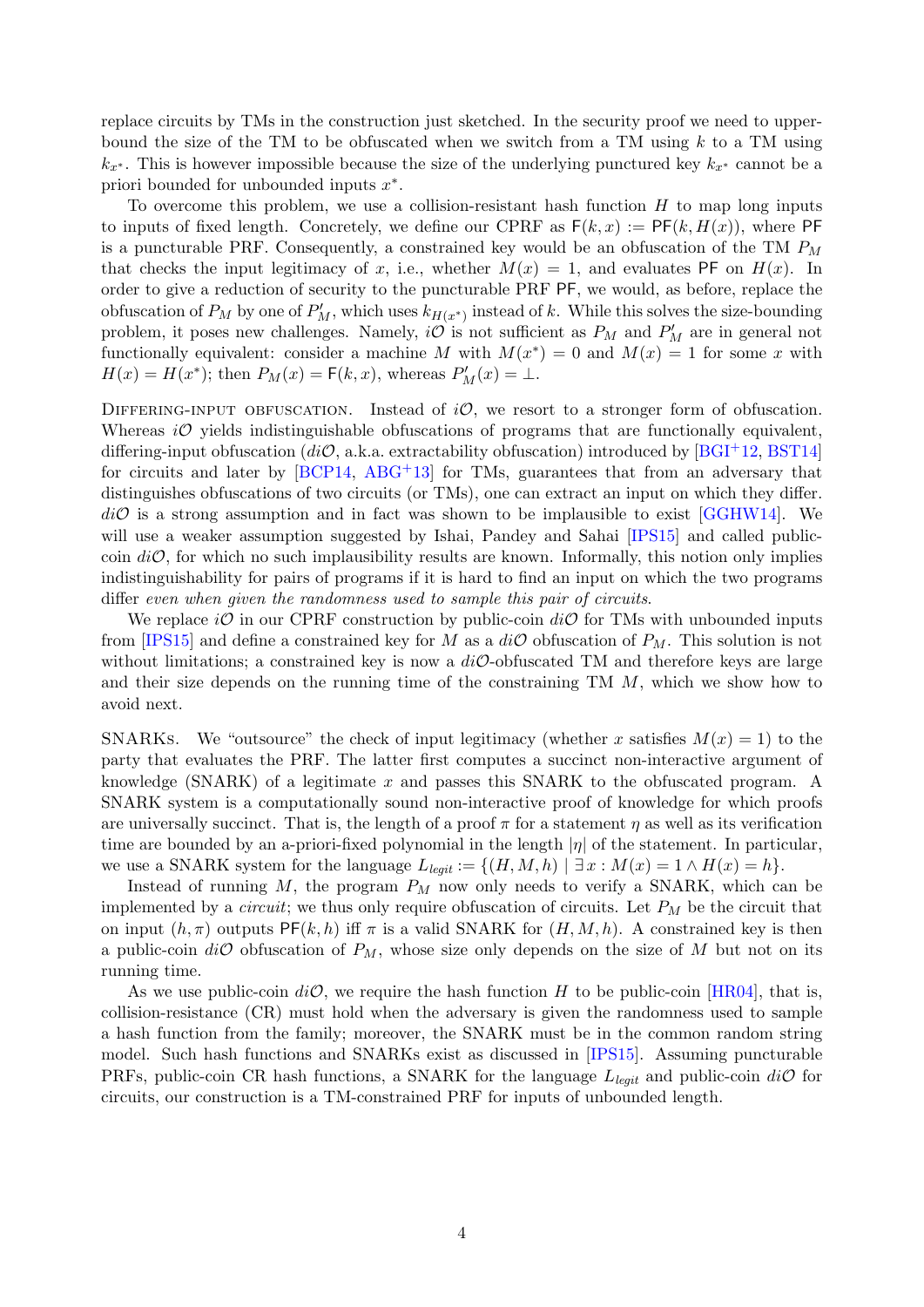| $\mathbf{Exp}_{\mathcal{F}^{-A}}^{\mathcal{O},b}(\lambda)$                                                                                                                                                                                                                                                                          | <b>Oracle</b> CONSTR $(S)$                                                                                                                                                | Oracle EVAL $(x)$                                                                                                   |
|-------------------------------------------------------------------------------------------------------------------------------------------------------------------------------------------------------------------------------------------------------------------------------------------------------------------------------------|---------------------------------------------------------------------------------------------------------------------------------------------------------------------------|---------------------------------------------------------------------------------------------------------------------|
| $k \leftarrow \mathsf{F.Smp}(1^{\lambda}); C, E := \emptyset$<br>$(x^*, st) \leftarrow \mathcal{A}_1^{\mathcal{O}_1}(1^{\lambda})$<br>If $x^* \in E$ then abort<br>If $b = 1$ then $y := F.Eval(k, x^*)$<br>Else $y \leftarrow \mathcal{Y}$<br>$C := C \cup \{x^*\}$<br>Return $b' \leftarrow \mathcal{A}_2^{\mathcal{O}_2}(st, y)$ | If $S \notin \mathcal{S}_{\lambda} \vee S \cap C \neq \emptyset$<br>Return $\perp$<br>$E := E \cup S$<br>$k_S \leftarrow \mathsf{F}.\mathsf{Constr}(k,S)$<br>Return $k_s$ | If $x \notin \mathcal{X} \lor x \in C$<br>Return $\perp$<br>$E := E \cup \{x\}$<br>$y = F.Eval(k, x)$<br>Return $y$ |

<span id="page-4-1"></span>Figure 1: The security game for constrained PRFs.

### 2 Preliminaries

#### 2.1 Constrained and Puncturable PRFs

**Definition 1** (Constrained Functions). A family of keyed functions  $\mathcal{F}_{\lambda} = \{F : \mathcal{K} \times \mathcal{X} \to \mathcal{Y}\}\$  over a key space K, a domain X and a range Y is efficiently computable if there exist a PPT sampler F.Smp and a deterministic polynomial-time (PT) evaluator F.Eval such that:

- $k \leftarrow \textsf{F.Smp}(1^{\lambda})$ : On input a security parameter  $\lambda$ , **F.Smp** outputs a key  $k \in \mathcal{K}$ .
- $F(k, x) := F$ . Eval $(k, x)$ , for  $k \in \mathcal{K}$  and  $x \in \mathcal{X}$ .

We say  $\mathcal{F}_{\lambda}$  is constrained w.r.t. a family  $\mathcal{S}_{\lambda}$  of subsets of X, with constrained key space  $\mathcal{K}_{\mathcal{S}}$  such that  $\mathcal{K}_{\mathcal{S}} \cap \mathcal{K} = \emptyset$ , if F.Eval accepts inputs from  $(\mathcal{K} \cup \mathcal{K}_{\mathcal{S}}) \times \mathcal{X}$  and there exists the following PPT algorithm:

•  $k_S \leftarrow$  F.Constr $(k, S)$ : On input a key  $k \in K$  and a description<sup>[1](#page-4-0)</sup> of a set  $S \in S_\lambda$ , F.Constr outputs a constrained key  $k_S \in \mathcal{K}_S$  such that

$$
\mathsf{F.Eval}(k_S, x) = \left\{ \begin{array}{ll} \mathsf{F}(k, x) & \text{if } x \in S \\ \bot & \text{otherwise} \end{array} \right. .
$$

<span id="page-4-2"></span>Definition 2 (Security of Constrained PRFs). A family of (efficiently computable) constrained functions  $\mathcal{F}_{\lambda} = \{F \colon \mathcal{K} \times \mathcal{X} \to \mathcal{Y}\}\$ is selectively pseudorandom, if for every PPT adversary  $\mathcal{A} =$  $(\mathcal{A}_1, \mathcal{A}_2)$  $(\mathcal{A}_1, \mathcal{A}_2)$  $(\mathcal{A}_1, \mathcal{A}_2)$  in  $\text{Exp}_{\mathcal{F}, \mathcal{A}}^{\mathcal{O}, b}$ , defined in Fig. 1, with  $\mathcal{O}_1 = \emptyset$  and  $\mathcal{O}_2 = \{\text{Cons}(\cdot), \text{Eval}(\cdot)\},\$ it holds that

$$
\mathsf{Adv}_{\mathcal{F},\mathcal{A}}^{\mathcal{O}}(\lambda) := \left| \Pr \left[ \mathbf{Exp}_{\mathcal{F},\mathcal{A}}^{\mathcal{O},0}(\lambda) = 1 \right] - \Pr \left[ \mathbf{Exp}_{\mathcal{F},\mathcal{A}}^{\mathcal{O},1}(\lambda) = 1 \right] \right| = \mathsf{negl}(\lambda) \quad . \tag{1}
$$

 $\mathcal{F}_{\lambda}$  is adaptively pseudorandom if the same holds for  $\mathcal{O}_1 = \mathcal{O}_2 = \{ \text{CONSTR}(\cdot), \text{EVAL}(\cdot) \}.$ 

Puncturable PRFs  $\text{[SW14]}$  $\text{[SW14]}$  $\text{[SW14]}$  are a simple type of constrained PRFs whose domain is  $\{0, 1\}^n$  for some n, and constrained keys can only be derived for the sets  $\{\{0,1\}^n \setminus \{x_1,\ldots,x_m\} | x_1,\ldots,x_m\}$  $\{0,1\}^n$ ,  $m = \text{poly}(\lambda)\}\,$ , i.e., a punctured key  $k_{x_1...x_m}$  can evaluate the PRF on all inputs except on polynomially many  $x_1, \ldots, x_m$ . We only require pseudorandomness to hold against selective adversaries.

**Definition 3** (Puncturable PRFs [\[SW14\]](#page-15-3)). A family of PRFs  $\mathcal{F}_{\lambda} = \{F : \mathcal{K} \times \{0,1\}^n \to \mathcal{Y}\}\$ is puncturable if it is constrainable for sets  $\{0,1\}^n \setminus T$ , where  $T \subseteq \{0,1\}^n$  is of polynomial size.  $\mathcal{F}_{\lambda}$ is (selectively) pseudorandom if for every PPT adversary  $\mathcal{A} = (\mathcal{A}_1, \mathcal{A}_2)$  in  $\text{Exp}_{\mathcal{F}, \mathcal{A}}^{\text{PCT-}b}(\lambda)$ , defined in Fig. [2,](#page-5-0) we have

$$
\mathsf{Adv}_{\mathcal{F},\mathcal{A}}^{\mathsf{PCT}}(\lambda) := \left| \Pr \left[ \mathbf{Exp}_{\mathcal{F},\mathcal{A}}^{\mathsf{PCT-0}}(\lambda) = 1 \right] - \Pr \left[ \mathbf{Exp}_{\mathcal{F},\mathcal{A}}^{\mathsf{PCT-1}}(\lambda) = 1 \right] \right| = \mathsf{negl}(\lambda) .
$$

<span id="page-4-0"></span><sup>&</sup>lt;sup>1</sup>As outlined in the introduction, we assume that every set in  $S$  can be specified by a short and efficiently computable predicate.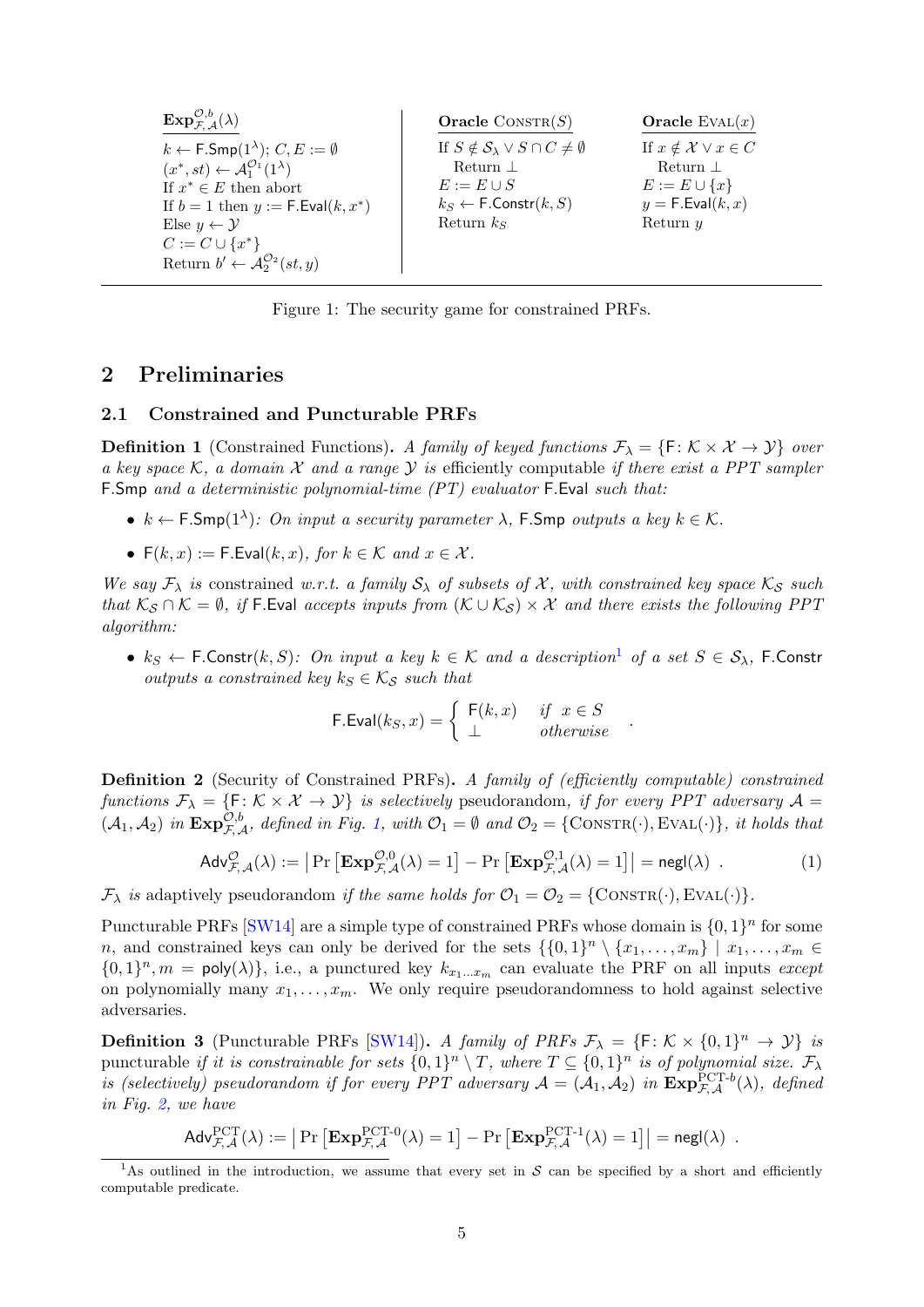| $\mathbf{Exp}_{\mathcal{F} A}^{\text{PCT-}b}(\lambda)$                                                                                                                                                    | Oracle $EVAL(x)$                                        |
|-----------------------------------------------------------------------------------------------------------------------------------------------------------------------------------------------------------|---------------------------------------------------------|
| $(x^*,T,st) \leftarrow \mathcal{A}_1(1^{\lambda});$ If $x^* \notin T$ , then abort<br>$k \leftarrow \mathsf{F.Smp}(1^{\lambda}); k_{\overline{T}} \leftarrow \mathsf{F.Constr}(k, \{0,1\}^n \setminus T)$ | If $x = x^*$ , return $\perp$<br>Return F.Eval $(k, x)$ |
| If $b = 1$ then $y := \mathsf{F}.\mathsf{Eval}(k, x^*)$ ; else $y \leftarrow y$                                                                                                                           |                                                         |
| Return $b' \leftarrow \mathcal{A}_2^{\text{EVAL}(\cdot)}(st, k_{\overline{T}}, y)$                                                                                                                        |                                                         |

<span id="page-5-0"></span>Figure 2: The selective-security game for puncturable PRFs.

Puncturable PRFs are easily obtained from prefix-constrained PRFs, which were constructed from the GGM PRF [\[GGM86\]](#page-15-0) in [\[BW13,](#page-14-0) [BGI14,](#page-14-1) [KPTZ13\]](#page-15-1).

### 2.2 Collision-Resistant Hash Functions

A family of hash functions is collision-resistant (CR) if given a uniformly sampled function, it is hard to find inputs on which it collides. It is called public-coin CR if this is hard even when given the coins used to sample the function.

**Definition 4** (Public-Coin CR Hash Functions  $[HR04]$ ). A family of (efficiently computable) functions  $\mathcal{H}_{\lambda} = \{H: \{0,1\}^* \to \{0,1\}^n\}$ , for which Smp samples a random function, is public-coin collision-resistant if for every PPT adversary A it holds that

$$
\Pr\left[\begin{array}{ll}r\leftarrow\{0,1\}^{\mathsf{poly}(\lambda)};H:=\mathsf{Smp}(1^\lambda,r);\quad \, : \quad H(x_1)=H(x_2)\\(x_1,x_2)\leftarrow\mathcal{A}(1^\lambda,r)\end{array}\right]:\quad \, H(x_1)=H(x_2)\quad \ \, \wedge \ x_1\neq x_2\end{array}\right]=\mathsf{negl}(\lambda)\enspace.
$$

### 2.3 Indistinguishability and Differing-Input Obfuscation

As a consequence of the impossibility of virtual black-box obfuscation, Barak et al. [\[BGI](#page-14-4)+12], proposed two weaker notions: *indistinguishability obfuscation*  $(iO)$  and *differing-input obfuscation*  $(d\mathcal{O})$ . The first,  $i\mathcal{O}$ , guarantees that obfuscations of equivalent functionalities are computationally indistinguishable.

<span id="page-5-1"></span>**Definition 5** (iQ  $[GGH^+13b]$  $[GGH^+13b]$ ). A uniform PPT algorithm iQ is an indistinguishability obfuscator for a family of polynomial-size circuits  $C_{\lambda}$ , if the following hold:

- For all  $\lambda \in \mathbb{N}$ ,  $C \in \mathcal{C}_{\lambda}$ , and  $x$ :  $\Pr\left[\widetilde{C} \leftarrow \text{iO}(1^{\lambda}, C) : C(x) = \widetilde{C}(x)\right] = 1$ .
- For every PPT adversary A and all  $C_0, C_1 \in \mathcal{C}_{\lambda}$  s.t.  $\forall x, C_0(x) = C_1(x)$ :

$$
\left| \Pr \left[ \mathcal{A} \big( iO(1^{\lambda}, C_0) \big) = 1 \right] - \Pr \left[ \mathcal{A} \big( iO(1^{\lambda}, C_1) \big) = 1 \right] \right| = \mathsf{negl}(\lambda) .
$$

Differing-input obfuscation is a stronger notion which requires that for any efficient adversary that distinguishes obfuscations of two functionalities, there exists an efficient extractor  $\mathcal E$  that extracts a point on which the functionalities differ. Ishai, Pandey and Sahai [\[IPS15\]](#page-15-11) weaken this to *public-coin diO*, where the extractor is given the coins used to sample the functionalities. We will use this concept for circuits, which is formalized by requiring that indistinguishability only holds for circuits output by a sampler Samp for which no differing-input extractor exists.

<span id="page-5-2"></span>**Definition 6** (Public-Coin Differing-Input Sampler [\[IPS15\]](#page-15-11)). A non-uniform PPT sampler Samp is a public-coin differing-input sampler for a polynomial-size family of circuits  $\mathcal{C}_{\lambda}$  if the output of Samp is in  $C_{\lambda} \times C_{\lambda}$  and for every non-uniform PPT extractor  $\mathcal E$  it holds that

$$
\Pr\left[r \leftarrow \{0,1\}^{\mathsf{poly}(\lambda)}; (C_0, C_1) := \mathsf{Samp}(1^{\lambda}, r); x \leftarrow \mathcal{E}(1^{\lambda}, r) : C_0(x) \neq C_1(x)\right] = \mathsf{negl}(\lambda) \quad . \tag{2}
$$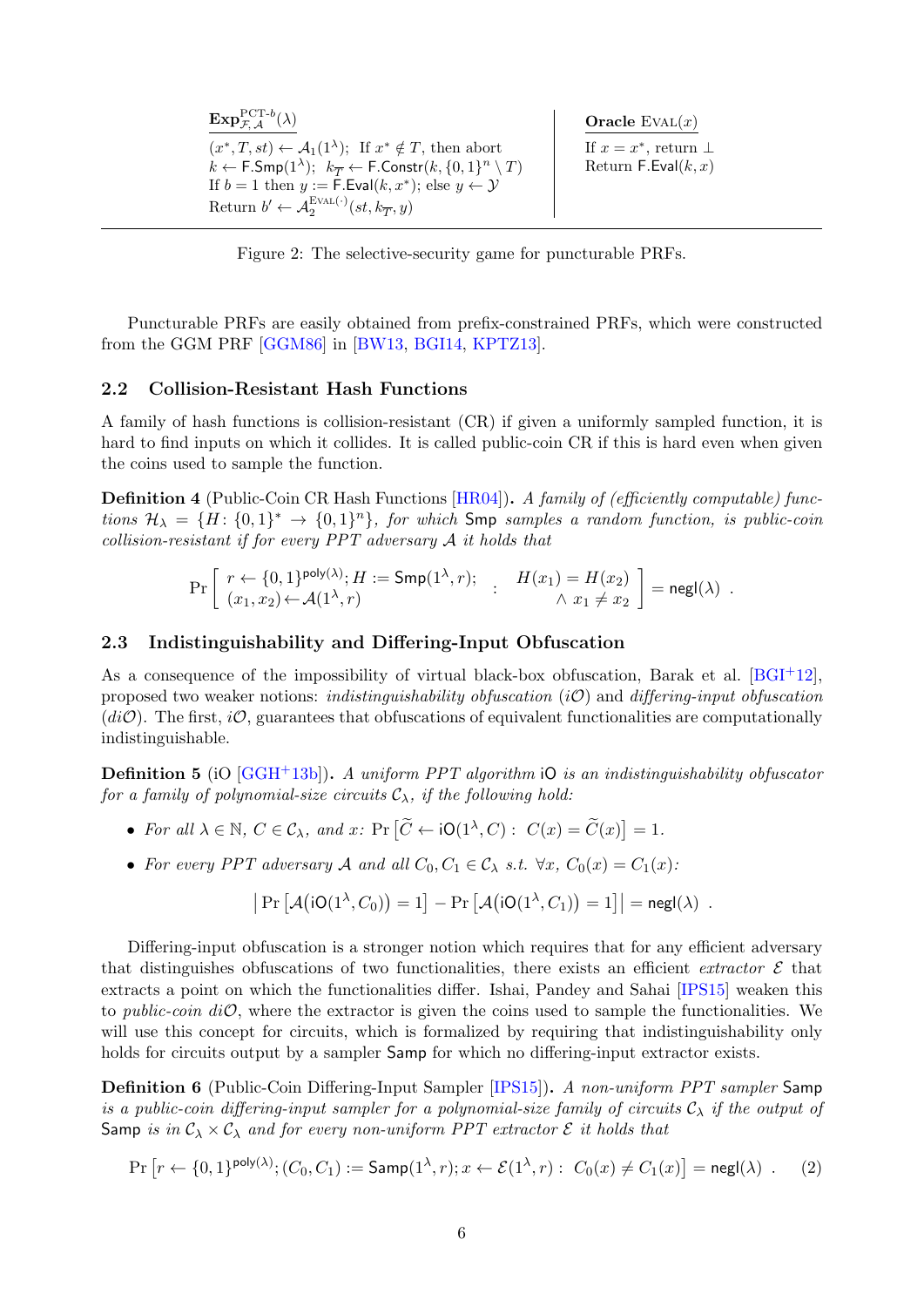<span id="page-6-2"></span>Definition 7 (Public-Coin diO [\[IPS15\]](#page-15-11)). A uniform PPT algorithm diO is a public-coin differinginput obfuscator for a family of polynomial-size circuits  $C_{\lambda}$  if the following hold:

- For all  $\lambda \in \mathbb{N}$ ,  $C \in \mathcal{C}_{\lambda}$  and  $x$ :  $\Pr\left[\widetilde{C} \leftarrow \text{diO}(1^{\lambda}, C) : C(x) = \widetilde{C}(x)\right] = 1$ .
- For every public-coin differing-input sampler Samp for a family of polynomial-size circuits  $\mathcal{C}_{\lambda}$ , every non-uniform PPT distinguisher D and every  $\lambda \in \mathbb{N}$ :

$$
\Pr\left[r \leftarrow \{0,1\}^{\text{poly}(\lambda)}; (C_0, C_1) := \text{Samp}(1^{\lambda}, r); \tilde{C} \leftarrow \text{diO}(1^{\lambda}, C_0): 1 \leftarrow \mathcal{D}(r, \tilde{C})\right] - \tag{3}
$$

$$
\Pr\left[r \leftarrow \{0,1\}^{\mathsf{poly}(\lambda)}; (C_0, C_1) := \mathsf{Samp}(1^\lambda, r); \tilde{C} \leftarrow \mathsf{diO}(1^\lambda, C_1): 1 \leftarrow \mathcal{D}(r, \tilde{C})\right]\right| = \mathsf{negl}(\lambda) \enspace .
$$

A candidate  $i\mathcal{O}$  was constructed based on a simplified variant of multilinear maps and proven secure in an idealized model [\[GGH](#page-14-5)+13b]. The candidate was conjectured to be a  $di\mathcal{O}$  for NC<sup>1</sup> [\[BCP14\]](#page-13-0). Unfortunately, Garg et al. [\[GGHW14\]](#page-14-13) present an implausibility result for  $di\mathcal{O}$  for arbitrary distributions. However, Ishai et al. [\[IPS15\]](#page-15-11) argue that current candidate constructions for  $i\mathcal{O}$  satisfy their notion of public-coin  $di\mathcal{O}$ .

### 2.4 Succinct Non-interactive Arguments of Knowledge

A succinct non-interactive argument of knowledge (SNARK) is a computationally sound noninteractive proof-of-knowledge system for which proofs are universally succinct. A proof  $\pi$  of knowledge of a witness w to a statement  $\eta$  is succinct if the proof length and its verification time are bounded by an a priori fixed polynomial in the statement length  $|\eta|$ .

<span id="page-6-0"></span>**Definition 8** (The Universal Relation  $\mathcal{R}_{\mathcal{U}}$  [\[BG08\]](#page-13-2)). The universal relation  $\mathcal{R}_{\mathcal{U}}$  is the set of instance/witness pairs of the form  $((M, m, t), w)$  where M is a TM accepting an input/witness pair  $(m, w)$  within t steps. In particular  $|w| \leq t$ .

We define SNARK systems in the common-random-string model following Bitansky et al.  $[BCCT13, BCC<sup>+</sup>14, IPS15]$  $[BCCT13, BCC<sup>+</sup>14, IPS15]$  $[BCCT13, BCC<sup>+</sup>14, IPS15]$  $[BCCT13, BCC<sup>+</sup>14, IPS15]$  $[BCCT13, BCC<sup>+</sup>14, IPS15]$  as follows.

<span id="page-6-1"></span>**Definition 9** (SNARK). A pair of PPT algorithms (Prove, Verify) is a succinct non-interactive argument of knowledge (SNARK) in the common-random-string model for a language  $\mathcal L$  with witness relation  $\mathcal{R} \subseteq \mathcal{R}_{\mathcal{U}}$  if there exist polynomials p,  $\ell, q$  independent of  $\mathcal{R}$  such that the following hold:

1. Completeness: For every  $(\eta = (M, m, t), w) \in \mathcal{R}$  the following holds:

$$
\Pr\left[\text{crs} \leftarrow \{0, 1\}^{\text{poly}(\lambda)}; \ \pi \leftarrow \text{Prove}(\text{crs}, \eta, w): \ \text{Verify}(\text{crs}, \eta, \pi) = 1\right] = 1 \ .
$$

Moreover, Prove runs in time  $q(\lambda, |\eta|, t)$ .

2. (Adaptive) Soundness: For every PPT adversary A:

$$
\Pr\left[\operatorname{crs} \leftarrow \{0,1\}^{\mathsf{poly}(\lambda)}; (\eta,\pi) \leftarrow \mathcal{A}(\operatorname{crs}) : \ \mathsf{Verify}(\operatorname{crs},\eta,\pi) = 1 \ \wedge \ \eta \notin \mathcal{L}\right] = \mathsf{negl}(\lambda) \ .
$$

<span id="page-6-3"></span>3. (Adaptive) Argument of knowledge: For every PPT adversary A there exists a PPT extractor  $\mathcal{E}_\mathcal{A}$  such that

$$
\Pr\left[\begin{array}{l} \mathit{crs} \leftarrow \{0,1\}^{\mathsf{poly}(\lambda)}; r \leftarrow \{0,1\}^{\mathsf{poly}(\lambda)} & \mathsf{Verify}(\mathit{crs},\eta,\pi) = 1\\ (\eta,\pi) := \mathcal{A}(\mathit{crs};r); w \leftarrow \mathcal{E}_{\mathcal{A}}(1^\lambda,\mathit{crs},r) & \wedge (\eta,w) \notin \mathcal{R} \end{array}\right] = {\sf negl}(\lambda) \; .
$$

4. Succinctness: For all  $px, \eta, w) \in \{0, 1\}^{\text{poly}(\lambda)} \times \mathcal{R}$ , the length of a proof  $\pi \leftarrow \text{Prove}(crs, \eta, w)$ is bounded by  $\ell(\lambda, \log t)$  and the running time of Verify(crs,  $\eta, \pi$ ) is bounded by  $p(\lambda + |\eta|) =$  $p(\lambda + |M| + |m| + \log t)$ .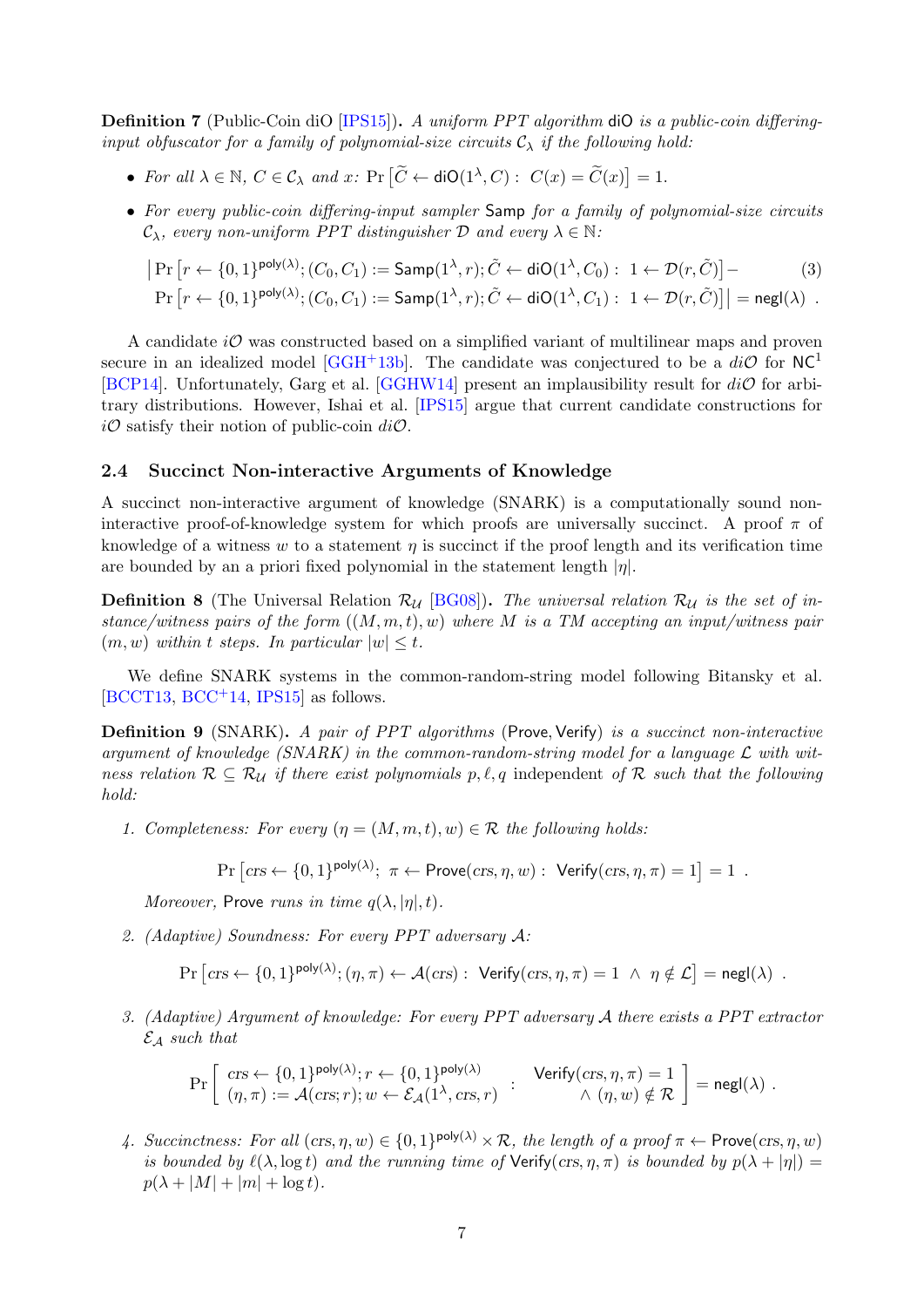Bitansky et al. [\[BCC](#page-13-4)+14] construct SNARKs for  $\mathcal{R}_c \subset \mathcal{R}_U$  where  $t = |m|^c$  and c is a constant, based on knowledge-of-exponent assumptions [\[BCCT13\]](#page-13-3) and extractable collision-resistant hash functions  $(ECRHF)$  [\[BCC](#page-13-4)<sup>+</sup>14]. These are both non-falsifiable assumptions, but Gentry and Wichs [\[GW11\]](#page-15-13) prove that SNARKs cannot be built from falsifiable assumptions via black-box reductions. Relying on exponentially hard one-way functions and ECRHF,  $[BCC^+14]$  $[BCC^+14]$  construct SNARKs for  $\mathcal{R}_{\mathcal{U}}$ .

# 3 Constrained PRFs for Unbounded Inputs

As a warm-up we first construct a constrained PRF for sets decided by polynomial-size circuits and show how to extend it to Turing machines in Sect. [3.2.](#page-8-0)

#### 3.1 A Circuit-Constrained PRF

Our circuit-constrained PRF F uses a puncturable PRF PF with input space  $\mathcal{X} = \{0, 1\}^n$ . The output of  $F(k, x)$  is simply PF $(k, x)$ . To constrain F w.r.t. a circuit C, we construct a circuit  $P_{k,C}$ , which on input x runs C on x and outputs  $PF(k, x)$  if  $C(x) = 1$ , and  $\perp$  otherwise. A constrained key  $k_C$  for C is then an indistinguishability obfuscation of  $P_{k,C}$ , i.e.,  $k_C \leftarrow \text{iO}(1^{\lambda}, P_{k,C})$ .

<span id="page-7-2"></span>**Construction 1** (Circuit-Constrained PRF). Let  $C_{\lambda} = \{C: \{0,1\}^n \to \{0,1\}\}\$ be a family of polynomial-size circuits,  $\mathcal{PF}_{\lambda} = \{ \mathsf{PF} : \mathcal{K} \times \{0,1\}^n \to \mathcal{Y} \}$  a family of selectively secure puncturable PRFs, and iO an indistinguishability obfuscator for a family of poly-size circuits  $P_{\lambda}$  that contains all circuits defined in [\(4\)](#page-7-0) for all  $C \in \mathcal{C}_{\lambda}$ . We construct a family of PRFs  $\mathcal{F}_{\lambda} = \{ \mathsf{F} \colon \mathcal{K} \times \{0,1\}^n \to \mathcal{Y} \}$ constrained w.r.t.  $\mathcal{C}_{\lambda}$  with a constrained-key space  $\mathcal{K}_{\mathcal{C}}$  such that  $\mathcal{K}_{\mathcal{C}} \cap \mathcal{K} = \emptyset$ .

 $k \leftarrow \mathsf{F.Smp}(1^{\lambda})$ : Given security parameter  $\lambda$ , output  $k \in \mathcal{K}$  as  $k \leftarrow \mathsf{PF.Smp}(1^{\lambda})$ .

 $k_C \leftarrow \mathsf{F}.\mathsf{Constr}(k, C)$ : On input a secret key  $k \in \mathcal{K}$  and a description of a circuit  $C \in \mathcal{C}_{\lambda}$ , output  $k_C \in \mathcal{K}_{\mathcal{C}}$  as  $k_C \leftarrow \text{iO}(1^{\lambda}, P_{k,C}),$  with  $P_{k,C} \in \mathcal{P}_{\lambda}$  defined as:

<span id="page-7-0"></span>
$$
P_{k,C}(x) := \begin{cases} \n\text{PF}(k,x) & \text{if } |x| = n \land C(x) = 1 \\ \n\perp & \text{otherwise} \n\end{cases} \tag{4}
$$

 $y := \mathsf{F}.\mathsf{Eval}(\kappa, x)$ : On input  $\kappa \in \mathcal{K} \cup \mathcal{K}_{\mathcal{C}}$  and  $x \in \{0, 1\}^n$ , do the following:

- If  $\kappa \in \mathcal{K}$ , output PF.Eval $(\kappa, x)$ .
- If  $\kappa \in \mathcal{K}_{\mathcal{C}}$ , interpret  $\kappa$  as a circuit and output  $\kappa(x)$ .

The proof of selective security of  $F$ , as just constructed, is relatively straightforward. Recall that in the selective-security game the adversary A outputs  $x^*$ , then the challenger chooses  $k \leftarrow$ F. Smp and gives A access to a constrained-key oracle CONSTR, which can be queried on any C with  $C(x^*) = 0$ . A must then distinguish  $F(k, x^*)$  from random. We modify this game by deriving from k a key  $k_{x^*}$  which is punctured at  $x^*$  and computing constrained keys as obfuscations of  $P_{k_{x^*},C}$  (defined like  $P_{k,C}$  but using  $k_{x^*}$  instead of k). Since  $\mathsf{PF}(k,x) = \mathsf{PF}(k_{x^*},x)$  for all  $x \neq x^*$ , and since for any circuit C that the adversary can query we have  $P_{k,C}(x^*) = P_{k_{x^*},C}(x^*) = \perp$ , the circuits  $P_{k,x}$ , c and  $P_{k,C}$  are functionally equivalent, and thus by Def. [5](#page-5-1) the two games are indistinguishable. Note that we also need to ensure that these circuits are of the same size, which can be achieved by appropriate padding.

An adversary  $A$  winning the modified game can be translated into an adversary  $B$  against  $\mathcal{PF}$ . In the security game for  $\mathcal{PF}$  (Fig. [2\)](#page-5-0), B runs  $(x^*, st) \leftarrow \mathcal{A}$  and outputs  $(x^*, \{x^*\}, st)$ . Given  $k_{x^*}$  and y,  $\beta$  can simulate the modified game and output whatever  $\mathcal A$  outputs.  $\mathcal B$ 's probability of breaking the security of  $\mathcal{PF}$  is the same as that of  $\mathcal A$  winning the modified game.

<span id="page-7-1"></span><sup>&</sup>lt;sup>2</sup>W.l.o.g. we assume from now on that  $K \cap \mathcal{K}_{\mathcal{C}} = \emptyset$ , as this can always be achieved by simply prepending a '0' to elements from  $K$  and a '1' to elements from  $\mathcal{K}_{\mathcal{C}}$ .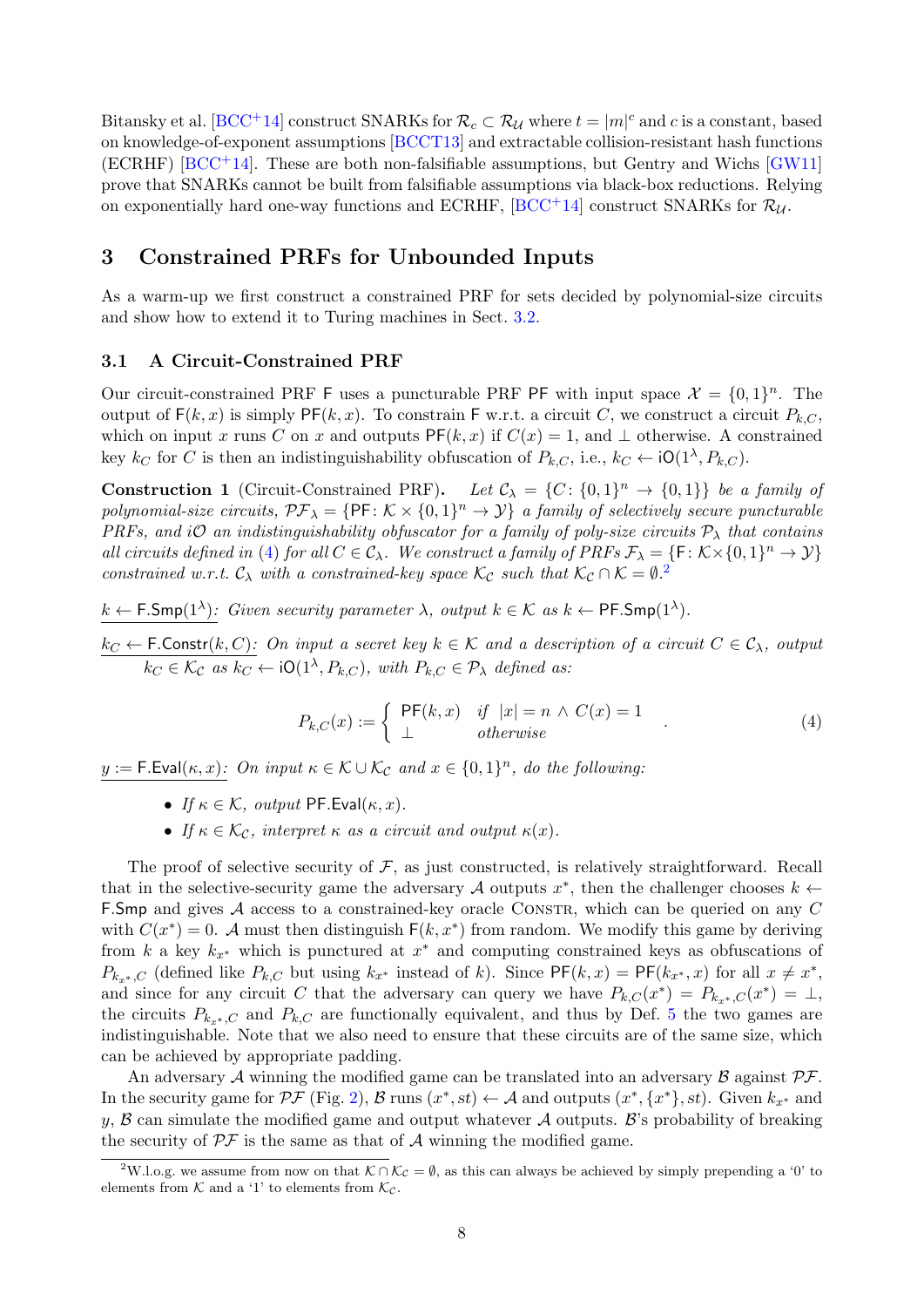#### <span id="page-8-0"></span>3.2 A TM-Constrained PRF

In this section we construct a family of constrained PRFs for unbounded inputs whose keys can be constrained to sets decided by Turing machines (TM). As a first attempt, in Construction [1](#page-7-2) we could replace C in  $P_{k,C}$  with a TM M, yielding a TM  $P_{k,M}$ . We would thus have to use obfuscation for Turing machines rather than just circuits. However, the problem with this construction is that in the proof we would have to replace the underlying PRF key k with a punctured key  $k_{x^*}$  for some  $x^*$  whose length is not a priori bounded. It is thus not clear how to pad the original key, which could be done in our previous construction.

To overcome this problem we compress the unbounded input to a fixed length by applying a collision-resistant hash function  $H$  to it, that is, we evaluate the PRF on hashed inputs. Moreover, we outsource the check of input legitimacy outside the program  $P_{k,M}$  by using a SNARK. In particular, when evaluating the PRF, the user computes a SNARK proving that a given hash is the hash value of a legitimate input. The program  $P_{k,M}$  is then only given the hash of the input to the PRF and a SNARK proof confirming the legitimacy of a preimage, and evaluates the PRF on the hash if the proof verifies.

Note that  $P_{k,M}$  can now be implemented by a circuit, which means that we can avoid obfuscation of Turing machines altogether. In our construction a constrained key  $k_M$  for a TM M is a public-coin  $di\mathcal{O}$  obfuscation of a circuit  $P_{k,M}$  which is given  $(h,\pi)$  and checks whether  $\pi$  proves knowledge of an x such that  $H(x) = h$  and  $M(x) = 1$ , and if so, evaluates PF on h.

Let us justify the use of (public-coin)  $di\mathcal{O}$  and SNARKs. As for our circuit-constrained PRF, we want to reduce the selective security of the TM-constrained PRF F to the selective security of the underlying puncturable PRF PF. In a first game hop we replace  $P_{k,M}$  with  $P_{k_{h^*},M}$ , which is identical to  $P_{k,M}$  except that the key k is replaced with a key  $k_{h^*}$  that punctures out  $h^* := H(x^*)$ . Unfortunately, the two circuits  $P_{k,M}$  and  $P_{k_h*,M}$  are not equivalent: there exists  $x \neq x^*$  such that  $H(x) = H(x^*)$ , and on input  $H(x)$ ,  $P_{k,M}$  outputs  $PF(k, H(x)) = PF(k, h^*)$  and  $P_{k,h^*,M}$  outputs  $\perp$ . We thus cannot use iO and hence we use  $di\mathcal{O}$  instead. This requires that it be hard to find an input  $(h, \pi)$  on which the two circuits differ, which means that either  $\pi$  proves a wrong statement or it proves knowledge of some x with  $H(x) = H(x^*)$ . That is, finding a differing input amounts to either breaking soundness of the SNARK or breaking collision-resistance of H. Since both are hard even for adversaries that know the coins used to sample the hash function or the common random string for the SNARK, it suffices to use public-coin  $di\mathcal{O}$ .

Finally, hash-function collisions are also the reason we need to use SNARKs rather than SNARGs: if an adversary can distinguish obfuscations of  $P_{k,M}$  and  $P_{k,*,M}$  by finding a collision for  $H$  then we need to extract this collision in the security proof, which SNARKs (arguments of knowledge) allow us to do.

<span id="page-8-1"></span>**Definition 10** ( $R_{\text{legit}}$ ). We define the relation  $R_{\text{legit}} \subset \mathcal{R}_{\mathcal{U}}$ , with  $\mathcal{R}_{\mathcal{U}}$  defined in Def. [8,](#page-6-0) to be the set of instance/witness pairs  $(((H, M), h, t), x)$  such that  $M(x) = 1$  and  $H(x) = h$  within t steps, and M is a TM and H is a hash function. We let  $L_{leqit}$  be the language corresponding to  $R_{\text{legit}}$ . For notational convenience, we abuse the notation and write  $((H, M, h), x) \in R_{\text{legit}}$  to mean  $(((H, M), h, t), x) \in R_{\text{legit}}$  while implicitly setting  $t = 2^{\lambda}$ .

<span id="page-8-2"></span>**Remark 1.** Let  $t = 2^{\lambda}$  in the definition of  $R_{legit}$ ; then by succinctness of SNARKs (Def. [9\)](#page-6-1), the length of a SNARK proof is bounded by  $\ell(\lambda)$  and its verification time is bounded by  $p(\lambda + |M| +$  $|H| + |h|$ , where p,  $\ell$  are a priori fixed polynomials that do not depend on  $R_{leq}$ 

<span id="page-8-3"></span>**Construction 2** (TM-Constrained PRF). Let  $\mathcal{PF}_{\lambda} = \{ \mathsf{PF} : \mathcal{K} \times \{0,1\}^n \to \mathcal{Y} \}$  be a selectively secure puncturable PRF,  $\mathcal{H}_{\lambda} = \{H: \{0,1\}^*\}\$ , a family of public-coin CR hash functions, diO a public-coin diO obfuscator for a family of polynomial-size circuits  $P_{\lambda}$ , and SNARK a SNARK system for  $R_{legit}$  (cf. Def. [10\)](#page-8-1). We construct a family of PRFs  $\mathcal{F}_{\lambda} = \{F: \mathcal{K} \times \{0,1\}^* \to \mathcal{Y}\}\$ constrained w.r.t. to any polynomial-size family of TMs  $\mathcal{M}_{\lambda}$  as follows: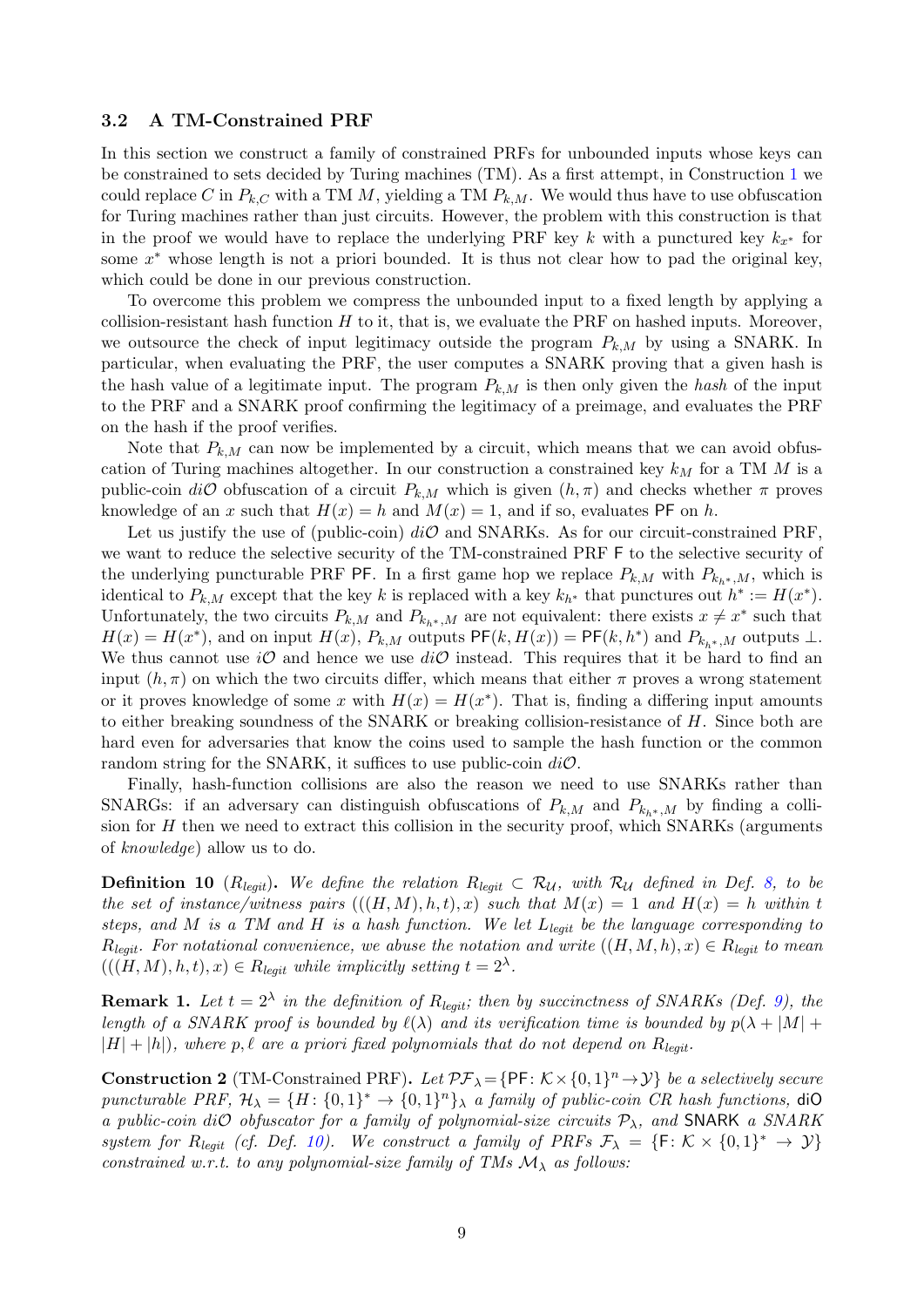| $\mathrm{Exp}_{\mathcal{F}^{\mathcal{A}}}^{(\emptyset, \{\mathrm{Cons}\mathrm{TR}, \mathrm{EVAL}\}), b}(\lambda)$    | <b>Exp</b> <sup>b<sub>,</sub>(c)</sup> <sub><math>\mathcal{F}</math></sub> , $\mathcal{A}(\lambda)$ // $c \in \{0, 1, 2\}$                                               |                                                                                                 |
|----------------------------------------------------------------------------------------------------------------------|--------------------------------------------------------------------------------------------------------------------------------------------------------------------------|-------------------------------------------------------------------------------------------------|
| $(x^*, st) \leftarrow \mathcal{A}_1(1^{\lambda})$<br>$K \leftarrow \mathsf{F}.\mathsf{Smp}(1^{\lambda})$<br>If $b=1$ | $(x^*, st) \leftarrow \mathcal{A}_1(1^{\lambda})$<br>$H \leftarrow H.Smp(1^{\lambda})$<br>$crs \leftarrow \{0,1\}^{\text{poly}(\lambda)}$                                |                                                                                                 |
| $y^* := \mathsf{F}.\mathsf{Eval}(K, x^*)$<br>Else<br>$y^* \leftarrow y$                                              | $k \leftarrow \text{PF.Smp}(1^{\lambda})$<br>$k_{h^*} \leftarrow \textsf{PF}.\textsf{Constr}(k, \{0,1\}^n \setminus \{H(x^*)\})$                                         |                                                                                                 |
| $b' \leftarrow \mathcal{A}_2^{\text{ConSTR}(\cdot), \text{EVAL}(\cdot)}(st, y^*)$                                    | $pp := (H, crs)$                                                                                                                                                         |                                                                                                 |
| Return $b'$                                                                                                          | If $b = 1$ , $y^* := \text{PF.Eval}(k, H(x^*))$ , else $y^* \leftarrow \mathcal{Y}$<br>$b' \leftarrow \mathcal{A}_2^{\text{ConsTR}(\cdot), \text{EVAL}(\cdot)}(st, y^*)$ |                                                                                                 |
| <b>Oracle</b> CONSTR $(M)$                                                                                           | Return $b'$                                                                                                                                                              |                                                                                                 |
| If $M \notin \mathcal{M}_\lambda \vee M(x^*) = 1$<br>Return $\perp$                                                  | <b>Oracle</b> CONSTR $(M)$                                                                                                                                               | Oracle $EVAL(x)$                                                                                |
| $k_M \leftarrow \mathsf{F}.\mathsf{Constr}(K,M)$                                                                     | If $M \notin \mathcal{M}_\lambda \vee M(x^*) = 1$<br>Return $\perp$                                                                                                      | If $x = x^*$<br>Return $\perp$                                                                  |
| Return $k_M$                                                                                                         | If $c=0$                                                                                                                                                                 | If $c \leq 1$                                                                                   |
| Oracle $EVAL(x)$                                                                                                     | $P := P_{M,H,crs,k}$                                                                                                                                                     | $y := \mathsf{PF.Eval}(k, H(x))$                                                                |
| If $x = x^*$<br>Return $\perp$<br>$y = F.Eval(K, x)$<br>Return y                                                     | (as defined in $(5)$ )<br>Else<br>$P := P_{M,H,crs,k_{h^*}}$<br>$P \leftarrow \text{diO}(1^{\lambda}, P)$<br>Return $k_M := (M, P, pp)$                                  | Else<br>If $H(x) = H(x^*)$ , abort<br>Else $y := \mathsf{PF.Eval}(k_{h^*}, H(x))$<br>Return $y$ |

<span id="page-9-2"></span>Figure 3: The original security game and hybrids used in the proof of Theorem [1.](#page-9-1)

 $K \leftarrow \mathsf{F.Smp}(1^{\lambda})$ : On input a security parameter  $\lambda$ , sample  $H \leftarrow \mathsf{H.Smp}(1^{\lambda})$ ,  $\text{crs} \leftarrow \{0,1\}^{\mathsf{poly}(\lambda)}, k \leftarrow$ **PF.Smp**(1<sup> $\lambda$ </sup>), set  $pp := (H, \text{crs})$  and return  $K := (k, pp)$ .

 $k_M \leftarrow \textsf{F-Constr}(K,M)$ : On input  $K = (k, pp = (H, crs))$  and  $M \in \mathcal{M}_{\lambda}$ , set

<span id="page-9-0"></span>
$$
P_{M,H,\text{crs},k}(h,\pi) := \begin{cases} \text{PF.Eval}(k,h) & \text{if SNARK}.\text{Verify}(cr, (H,M,h),\pi) = 1 \\ \perp & \text{otherwise} \end{cases} \tag{5}
$$

and compute  $\widetilde{P} \leftarrow \text{diO}(1^{\lambda}, P_{M,H,\text{crs},k})$ . Return  $k_M := (M, \widetilde{P}, (H, \text{crs}))$ .

 $y := \mathsf{F}.\mathsf{Eval}(\kappa, x)$ : On input  $\kappa \in \mathcal{K} \cup \mathcal{K}_{\mathcal{M}}$  and  $x \in \{0, 1\}^*$ , do the following:

- If  $\kappa \in \mathcal{K}$ ,  $\kappa = (k, (H, crs))$ : return PF.Eval $(k, H(x))$ .
- If  $\kappa \in \mathcal{K}_{\mathcal{M}}, \ \kappa = (M, P, (H, crs))$ : if  $M(x) = 1$ , let  $h := H(x)$  (thus  $((H, M, h), x) \in$  $R_{\text{legit}}$ ), compute  $\pi \leftarrow \text{SNARK.Prove}(\text{crs},(H,M,h),x)$ , interpret P as a circuit and return  $P(h,\pi)$ .

**Remark 2.** Note that  $P_{\lambda}$  is in fact a family of circuits with an input length  $n + |\pi|$  where  $|\pi|$  is upper bounded by  $\ell(\lambda)$  even for an exponentially long x (cf. Remark [1\)](#page-8-2).

<span id="page-9-1"></span>**Theorem 1.**  $\mathcal{F}_{\lambda}$  of Construction [2](#page-8-3) is a selectively secure family of constrained PRFs with input space  $\{0,1\}^*$  for which constrained keys can be derived for any set that can be decided by a polynomial-size Turing machine.

*Proof.* Let A be an arbitrary PPT adversary for game  $\mathbf{Exp}_{\mathcal{F},\mathcal{A}}^{(\emptyset,\{\text{Constr},\text{EVAL}\}),b}(\lambda)$ , as defined in Fig. [3,](#page-9-2) which we abbreviate as  $\text{Exp}^b$  for simplicity. We need to show that  $\text{Exp}^0$  and  $\text{Exp}^1$  are indistinguishable. Our proof will be by game hopping and we define a series of hybrid games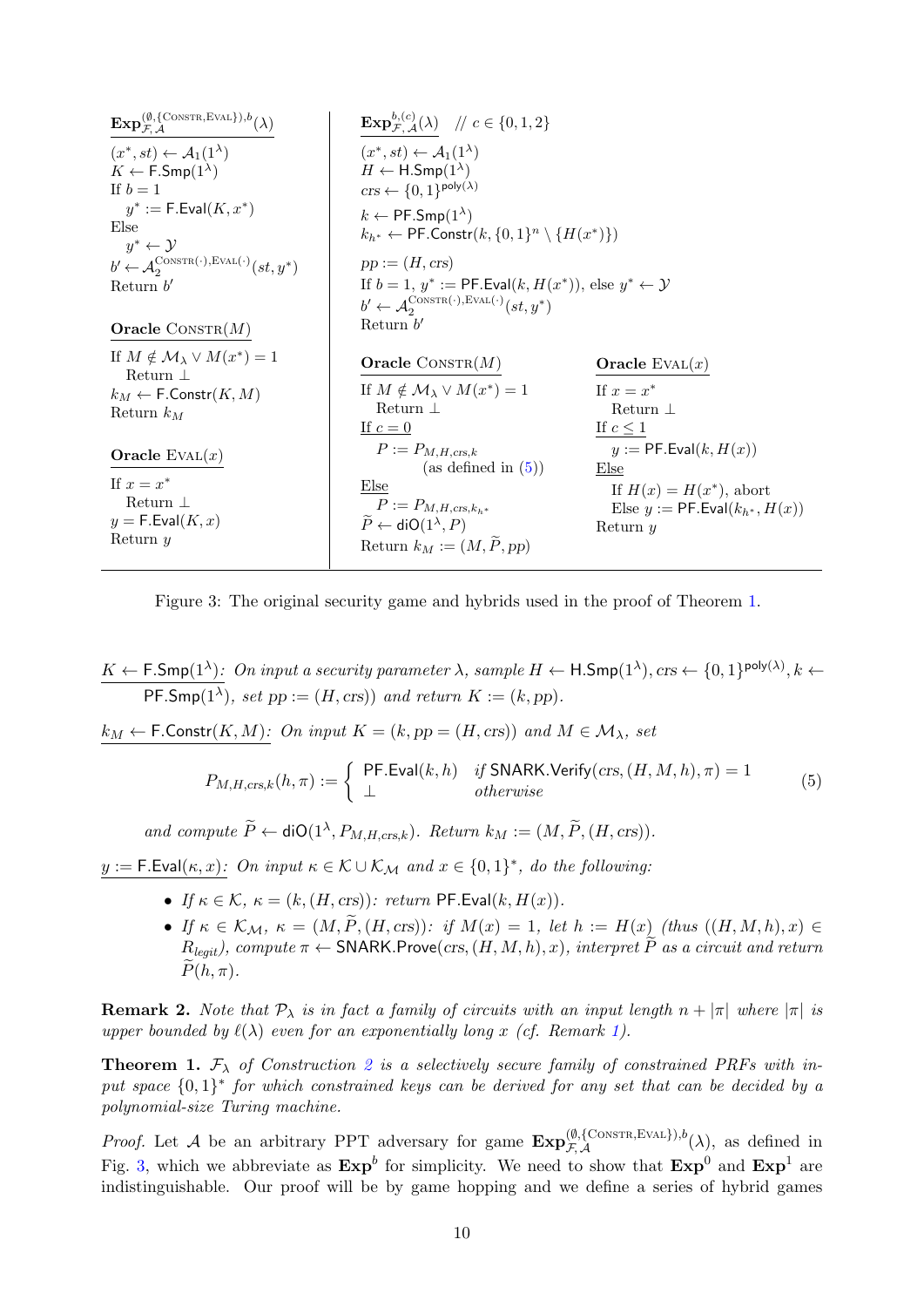$\text{Exp}^{b,(0)} := \text{Exp}^b$ ,  $\text{Exp}^{b,(1)}$  and  $\text{Exp}^{b,(2)}$ , which are all defined in Fig. [3.](#page-9-2) We show that for  $b = 0, 1$ and  $c = 0, 1$  the games  $\text{Exp}^{b,(c)}$  and  $\text{Exp}^{b,(c+1)}$  are indistinguishable and that  $\text{Exp}^{0,(2)}$  and  $\text{Exp}^{1,(2)}$ are also indistinguishable, which concludes the proof.

 $\text{Exp}^{b,(0)}$  is the original game  $\text{Exp}_{\mathcal{F},\mathcal{A}}^{b,(0,\{\text{CONSTR},\text{EVAL}\}}(\lambda)$  for Construction [2.](#page-8-3)

- $\text{Exp}^{b,(1)}$  differs from  $\text{Exp}^{b,(0)}$  by replacing the full key of the puncturable PRF PF, with one that is punctured at  $H(x^*)$  in the definition of P.
- $\text{Exp}^{b,(2)}$  differs from  $\text{Exp}^{b,(1)}$  by answering EVAL queries using the punctured key  $k_{h^*}$  and aborting whenever the query is a collision with  $x^*$  for  $H$ .

The only difference between  $\text{Exp}^{b,(0)}$  and  $\text{Exp}^{b,(1)}$  is the definition of the circuits P that are obfuscated when the CONSTR oracle is queried. In  $\text{Exp}^{b,(0)}$  the circuit P is defined as in [\(5\)](#page-9-0), with  $k \leftarrow \mathsf{PF.Smp}(1^\lambda).$  In  $\mathbf{Exp}^{b,(1)},$  the key  $k$  is replaced by  $k_{h^*} \leftarrow \mathsf{PF.Constr}(k, \{0,1\}^n \setminus \{H(x^*)\}),$  a key that punctures out  $H(x^*)$ . By a hybrid argument there must exist some query (say the *i*th for  $M_i$ ) where the adversary distinguishes a  $di\mathcal{O}$  obfuscation of  $P_{M_i,H,\text{crs},k}$  from one of  $P_{M_i,H,\text{crs},k_h*}$ . Thus, there exists a diO extractor that extracts an input  $(\hat{h}, \hat{\pi})$  on which  $P_{M_i,H,crs,k}$  and  $P_{M_i,H,crs,k_h*}$ differ.

By correctness of PF, the circuits only differ on inputs  $(\hat{h}, \hat{\pi})$ , where

<span id="page-10-0"></span>
$$
\hat{h} = H(x^*) \tag{6}
$$

as that is where the punctured key behaves differently. Moreover, the extracted proof  $\hat{\pi}$  must be valid for  $(H, M_i, \hat{h})$ , as otherwise both circuits output  $\perp$ . By SNARK extractability, we can extract a witness  $\hat{x}$  for  $(H, M_i, \hat{h}) \in L_{legit}$ , that is, (i)  $M_i(\hat{x}) = 1$  and (ii)  $H(\hat{x}) = \hat{h}$ . Since  $M_i$  is a legitimate query, we have  $M_i(x^*) = 0$ , which together with (i) implies  $\hat{x} \neq x^*$ . On the other hand, (ii) and [\(6\)](#page-10-0) imply  $H(\hat{x}) = H(x^*)$ . Together, this means  $(\hat{x}, x^*)$  is a collision for H.

<span id="page-10-1"></span>**Proposition 1.** For  $b = 0, 1$ ,  $\mathbf{Exp}^{b,(0)}$  and  $\mathbf{Exp}^{b,(1)}$  are computationally indistinguishable if diO is a public-coin differing-input obfuscator and  $H$  is public-coin collision-resistant.

For the game hop from games  $\text{Exp}^{b,(1)}$  to  $\text{Exp}^{b,(2)}$ , indistinguishability follows directly from collision resistance of  $H$ , as the only difference is that  $\exp^{b,(2)}$  aborts when A finds a collision.

<span id="page-10-2"></span>**Proposition 2.** For  $b = 0, 1$ ,  $\mathbf{Exp}^{b,(1)}$  and  $\mathbf{Exp}^{b,(2)}$  are computationally indistinguishable for if H is collision-resistant.

We have now reached a game,  $\text{Exp}^{b,(2)}$ , in which the key k is only used to create a punctured key  $k_{h^*}$ . The experiment can thus be simulated by an adversary  $\beta$  against selective security of PF, which first asks for a key for the set  $\{0,1\}^n \setminus \{H(x^*)\}$  and then uses A to distinguish  $y^* = \textsf{PF.Eval}(k, H(x^*))$  from random.

<span id="page-10-3"></span>**Proposition 3. Exp**<sup>0,(2)</sup> and  $\text{Exp}^{1,(2)}$  are indistinguishable if PF is a selectively secure family of puncturable PRFs.

Theorem [1](#page-9-1) now follows from Propositions [1,](#page-10-1) [2](#page-10-2) and [3,](#page-10-3) whose proofs can be found in Appendices [A.1,](#page-16-0) [A.2](#page-18-0) and [A.3.](#page-18-1)  $\Box$ 

# 4 Applications

As a first application of TM-constrained PRFs we construct the first identity-based non-interactive key-agreement protocol with no a priori bound on the number of parties agreeing on a shared key. Our second application is a broadcast encryption scheme where during setup the number of potential receivers need not be known.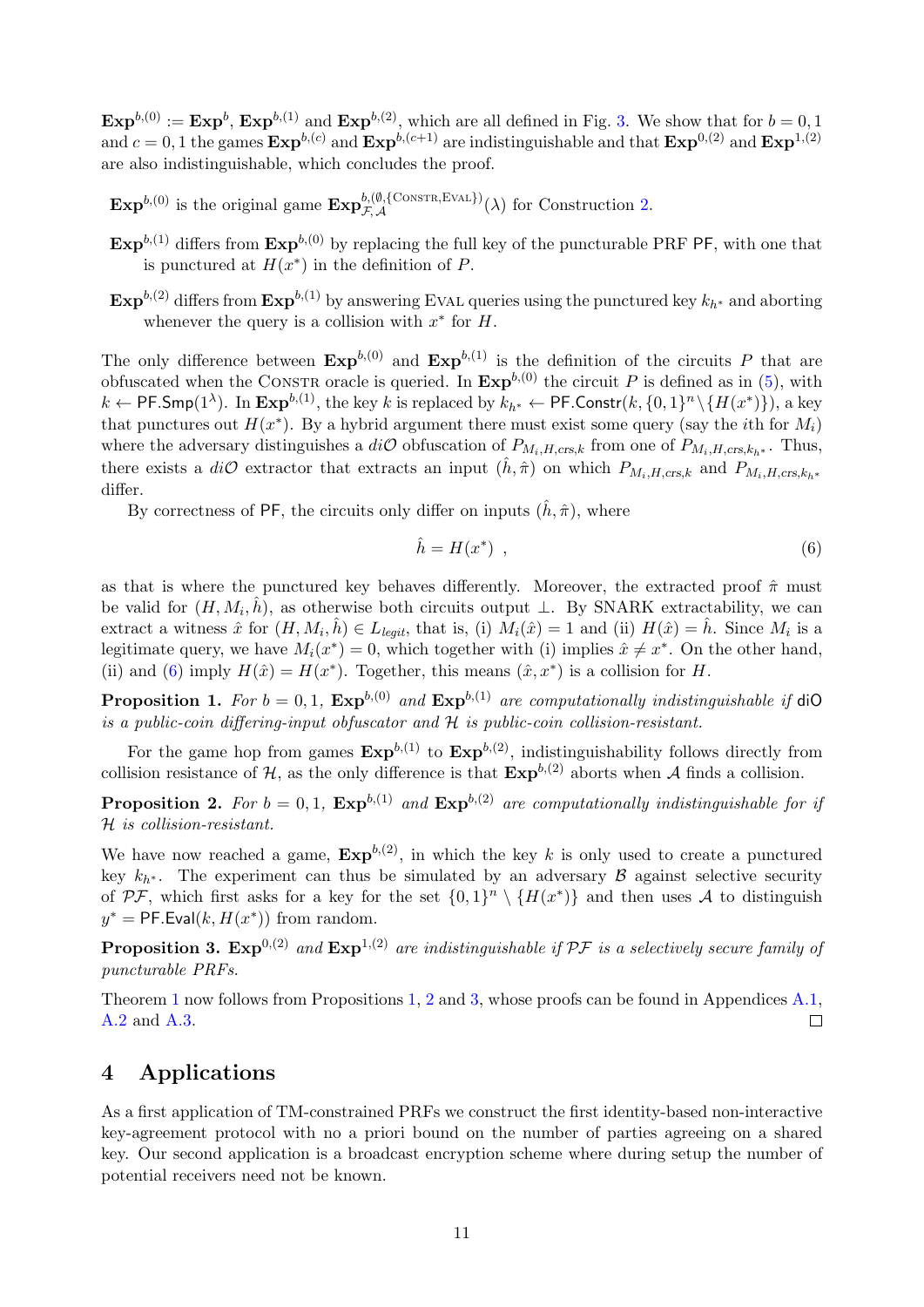#### 4.1 ID-Based Non-interactive Key Exchange for Unbounded Groups

Identity-based non-interactive key exchange (ID-NIKE) [\[SOK00\]](#page-15-6) allows users to compute shared keys without any interaction—it suffices to know the identity of the users one wants to share a key with. In our construction a user can compute a shared key for any group of users and there is no a priori bound on the size of these groups. We generalize the construction of [\[BW13,](#page-14-0) [HKKW14\]](#page-15-9), in which identities are elements from  $\{0,1\}^{\ell}$  and the system is set up by creating a secret key msk for a constrained PRF. A key for a group of users  $\{id_1, \ldots, id_n\}$  is defined as F.Eval(msk, x), where  $x = id_1 \, || \, ... \, ||id_n$  and we assume identities are always ordered lexicographically. Boneh and Zhandry [\[BZ14\]](#page-14-14) suggest a similar scheme (assuming indistinguishability obfuscation) which does not require any setup, but where each party publishes a value, and a key for a set of parties can be computed when knowing this values for each party in the set.

Since in the previous constructions the CPRF is set up for a fixed input length  $m$  there is an a-prior-fixed maximum number of users that can share a key, namely  $m/\ell$ . As a user's id could appear in any position of the string  $x$ , the owner of id is given constrained keys for the sets  $\|id\|^{2(n-1)\ell} := \{id\|z\|z \in \{0,1\}^{(n-1)\ell}\},\; \mathcal{C}^{\ell} \|id\|^{2(n-2)\ell},\; \ldots,\; \mathcal{C}^{(n-1)\ell} \|id.$  These keys then allow the user to compute the key for any set which she is part of.

We generalize this to sets of users of unbounded size. Again, a key for a (lexicographically ordered) set  $\{id_1, \ldots, id_n\}$  is defined as F.Eval(msk,  $id_1 \| \ldots ||id_n$ ), but now n can be arbitrary and is not fixed in advance. In order to let a user with identity id compute the keys of the sets which she is part of—but not anything else—, she is given a constrained key for the following Turing machine  $M_{id}$ : on input  $x \in \{0,1\}^*$ , machine  $M_{id}$  outputs 1 if and only if id is a substring of x, which starts at position  $i \cdot \ell + 1$ , for some  $i \ge 0$ , that is, at position 1 or  $\ell + 1$  or  $2\ell + 1$ , etc.

ID-NIKE. An (unbounded) ID-NIKE scheme consists of three algorithms:

- (pp, msk)  $\leftarrow$  Setup(1<sup> $\lambda$ </sup>): On input  $\lambda$ , output public parameters pp and a master secret key msk.
- $sk_{id} \leftarrow$  Extract(msk, id): On input msk and  $id \in \{0,1\}^{\ell}$ , output a secret key  $sk_{id}$ .
- $k_{\mathcal{I}} \leftarrow$  KeyGen $(pp, sk_{id}, \mathcal{I})$ : On input pp, a key  $sk_{id}$  for id and a list  $\mathcal{I} \subseteq \{0,1\}^{\ell}$  of n (for arbitrary n) users with  $id \in \mathcal{I}$ , output a shared key  $k_{\mathcal{I}}$ .

Correctness is defined as follows: for all id,  $id' \in \{0,1\}^{\ell}$ , all  $\mathcal{I} \subseteq \{0,1\}^{\ell}$  with  $id, id' \in \mathcal{I}$ , all  $(pp, msk) \leftarrow$  Setup $(1^{\lambda})$ ,  $sk_{id} \leftarrow$  Extract $(msk, id)$  and  $sk_{id'} \leftarrow$  Extract $(msk, id')$ , it holds that  $KeyGen(pp, sk_{id}, \mathcal{I}) = KeyGen(pp, sk_{id'}, \mathcal{I}).$ 

Following [\[PS09\]](#page-15-14), we define security via a game where an adversary can obtain secret keys  $sk_{id}$ for identities of his choice and can query secret keys  $k<sub>\mathcal{I}</sub>$  for sets  $\mathcal I$  of his choice. The scheme is secure if the adversary cannot distinguish a key  $k_{\mathcal{I}^*}$  for a set  $\mathcal{I}^*$  of his choice from random, where we must have  $id \notin \mathcal{I}^*$  for all id for which the adversary queried key extraction, and  $\mathcal{I}^* \neq \mathcal{I}$  for all  $I$  for which the adversary queried a shared key. We prove that our scheme satisfies the selective variant of this definition, where the adversary must output  $\mathcal{I}^*$  before getting access to its oracles.

ID-NIKE from constrained PRFs for unbounded inputs. Our unbounded ID-NIKE is obtained from a TM-constrained PRF (F.Smp, F.Constr, F.Eval) as follows.

- Setup( $1^{\lambda}$ ): Return msk  $\leftarrow$  F.Smp( $1^{\lambda}$ ). (There are no parameters pp.)
- Extract(msk, id): On input  $id \in \{0,1\}^{\ell}$  do the following: define a Turing machine  $M_{id}$  that on input a string  $x \in \{0,1\}^*$  outputs 1 iff x is of the form  $x' || id || x''$  with  $x' \in \{0,1\}^{n' \cdot \ell}$  and  $x'' \in \{0,1\}^{n''\cdot \ell}$  for some  $n', n'' \in \mathbb{N}$ ; return  $sk_{id} \leftarrow \mathsf{F}.\mathsf{Constr}(msk, M_{id}).$
- KeyGen(sk<sub>id</sub>, *I*): If  $\mathcal{I} = \{id_1, \ldots, id_n\} \subseteq \{0,1\}^{\ell}$  for some *n* and  $id \in \mathcal{I}$  then define  $x :=$  $id_{i_1} \| \ldots \| id_{i_n}$ , with  $id_{i_j} < id_{i_j+1}$  for all j, and output  $k_{\mathcal{I}} := \mathsf{F}.\mathsf{Eval}(sk_{id}, x)$ ; else output  $\perp$ .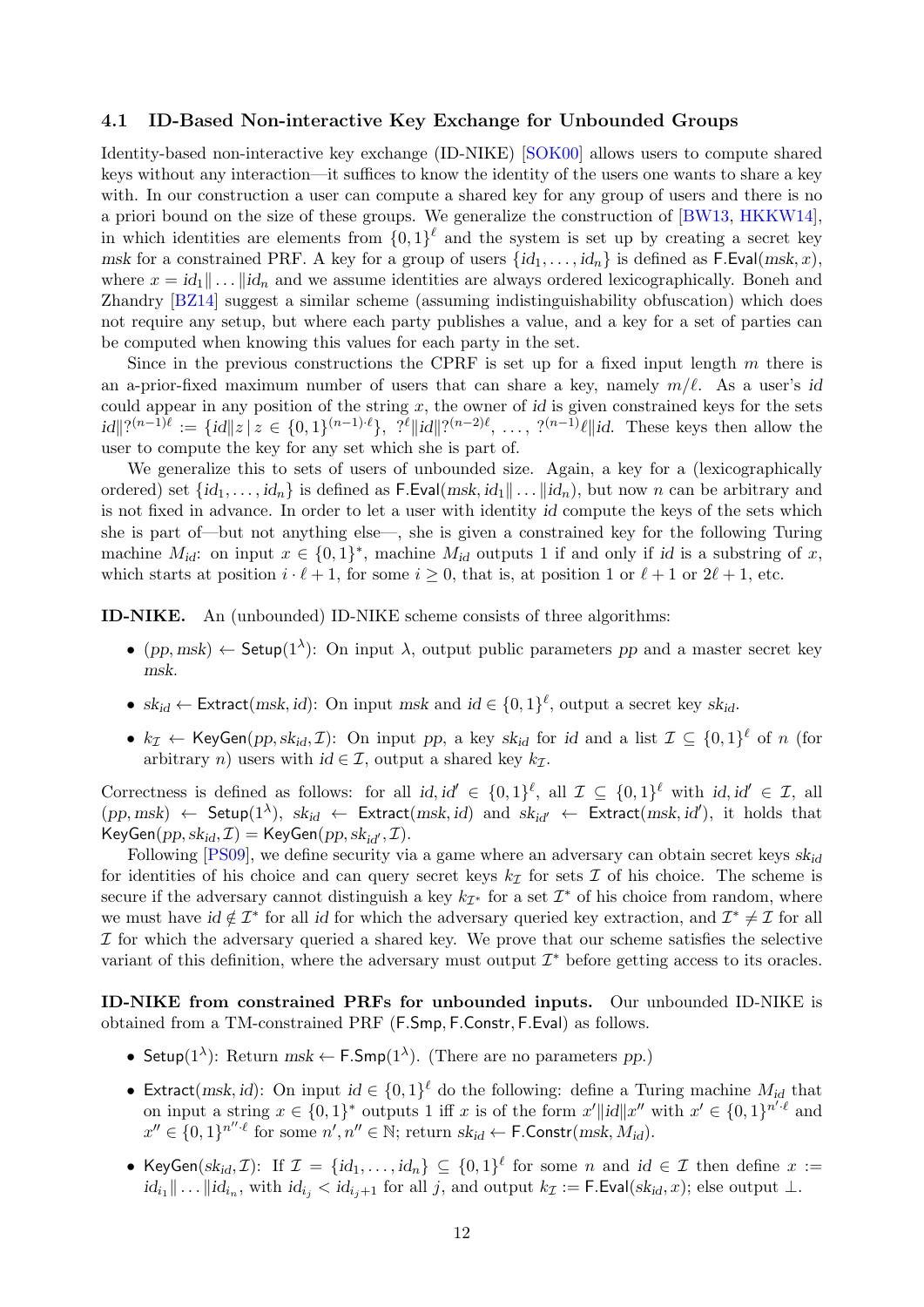Correctness of our scheme follows from correctness of the underlying constrained PRF. Selective security of the ID-NIKE follows from selective security of the CPRF (Def. [2\)](#page-4-2). Given an adversary  $\mathcal A$ against the ID-NIKE, we construct an adversary  $\beta$  against the CPRF. First  $\beta$  runs  $\mathcal A$  to obtain  $\mathcal I^*$ and sends  $x^*$ , the concatenation of the lexicographically ordered elements of  $\mathcal{I}^*$ , to its challenger.

B answers A's queries as follows: When A queries a secret key for  $id \in \mathcal{I}^*$  or the shared key for  $\mathcal{I}^*$  then reply with  $\perp$ . On a legal secret-key query for *id*, construct a Turing machine  $M_{id}$  as in the definition of Extract, query the CONSTR oracle on  $M_{id}$  and forward the reply to A. When A queries a shared key for a set  $\mathcal{I} \neq \mathcal{I}^*$ , construct x as in KeyGen, query EVAL on x and forward the reply.

Note that  $\mathcal{B}$  makes no illegal queries (any queried M evaluates  $x^*$  to 0 and  $x^*$  is never queried to EVAL) and perfectly simulates the game for  $A$ . When  $B$  receives a value y which is either F.Eval(msk, x<sup>\*</sup>) or random, it forwards y as the challenge key  $k_{\mathcal{I}^*}$  to A and outputs whatever A returns.  $\beta$  thus breaks the CPRF with the same probability as  $\mathcal A$  breaking the ID-NIKE, which concludes the proof.

#### 4.2 Broadcast Encryption to Unbounded Number of Users

As a second application we use a constrained PRF for unbounded inputs to construct a broadcast encryption (BE) [\[FN94\]](#page-14-6) where there is no limit on the number of receivers. We start with defining dynamic BE, which allows users to join the system after it is set up. Each user is identified by a consecutive number i.

A broadcast encryption scheme  $\mathcal{BE}$  for a symmetric encryption scheme (enc, dec) with key space  $\mathcal{K}_{sym}$  consists of the following four PPT algorithms:

- (bk, msk)  $\leftarrow$  Setup(1<sup> $\lambda$ </sup>): On input a security parameter  $\lambda$ , output a broadcast key bk and a master secret key msk, used to enroll new members in the system.
- $sk_i \leftarrow \text{KeyGen}(\text{msk}, i)$ : On input a master key msk and a member identity i, output  $sk_i$ , a secret key for member i.
- (hdr, K)  $\leftarrow$  Encrypt(bk, S): On input a set  $S \subseteq \mathbb{N}$  and a broadcast key bk, output a header hdr and a key  $K \in \mathcal{K}_{sym}$ . (A message m is then broadcast as  $(S, \text{hdr}, \text{enc}(K, m))$ .)
- $K \leftarrow$  Decrypt $(i, sk_i, S, hdr)$ : On input a member identity i, an associated secret key sk<sub>i</sub>, a set  $S \subseteq \mathbb{N}$  and a header hdr, if  $i \in S$  then output a symmetric key  $K \in \mathcal{K}_{sym}$ . (A broadcast  $(S, \text{hdr}, C)$  can then be decrypted via  $m \leftarrow \text{dec}(K, C)$ .

Like Boneh and Waters [\[BW13\]](#page-14-0), whose construction we build on, we will construct a *secret-key* BE scheme, where bk must only be known to the broadcaster. Correctness of a BE scheme is defined as follows: for all  $S \subseteq \mathbb{N}$ ,  $i \in S$ , all  $(bk, msk) \leftarrow$  Setup $(1^{\lambda})$ ,  $sk_i \leftarrow$  KeyGen $(msk, i)$  and  $(hdr, K) \leftarrow$  Encrypt $(bk, S)$ , we have  $K \leftarrow$  Decrypt $(i, sk_i, S, hdr)$ .

Selective security is defined via the following game  $\text{Exp}^{\text{BE-}b}$  for an adversary A:

| $\mathbf{Exp}_{\mathcal{BEA}}^{\mathrm{BE-}b}(\lambda)$                                     | Oracle $Ker(i)$                           | <b>Oracle</b> ENCRYPT $(S)$             |
|---------------------------------------------------------------------------------------------|-------------------------------------------|-----------------------------------------|
| $(bk, msk) \leftarrow$ Setup $(1^{\lambda})$                                                | If $i \in S^*$                            | If $S = S^*$                            |
| $(S^*, st) \leftarrow \mathcal{A}_1(1^{\lambda})$                                           | Return $\perp$                            | Return $\perp$                          |
| $(hdr^*, K^*) \leftarrow$ Encrypt $(bk, S^*)$                                               | $sk_i \leftarrow \mathsf{KeyGen}(msk, i)$ | $(hdr, K) \leftarrow$ Encrypt $(bk, S)$ |
| If $b = 0$ then $K^* \leftarrow \mathcal{K}_{\text{sym}}$                                   | Return $sk_i$                             | Return $(hdr, K)$                       |
| $b' \leftarrow \mathcal{A}_2^{\text{KEY}(\cdot), \text{EXECRYPT}(\cdot)}(st, (hdr^*, K^*))$ |                                           |                                         |
| Return $b'$                                                                                 |                                           |                                         |

We say  $\mathcal{BE}$  is secure if

$$
\mathsf{Adv}_{\mathcal{BE},\mathcal{A}}^{\mathrm{BE}}(\lambda) := \big| \Pr[\mathbf{Exp}_{\mathcal{BE},\mathcal{A}}^{\mathrm{BE-0}}(\lambda) = 1] - \Pr[\mathbf{Exp}_{\mathcal{BE},\mathcal{A}}^{\mathrm{BE-1}}(\lambda) = 1] \big| = \mathsf{negl}(\lambda).
$$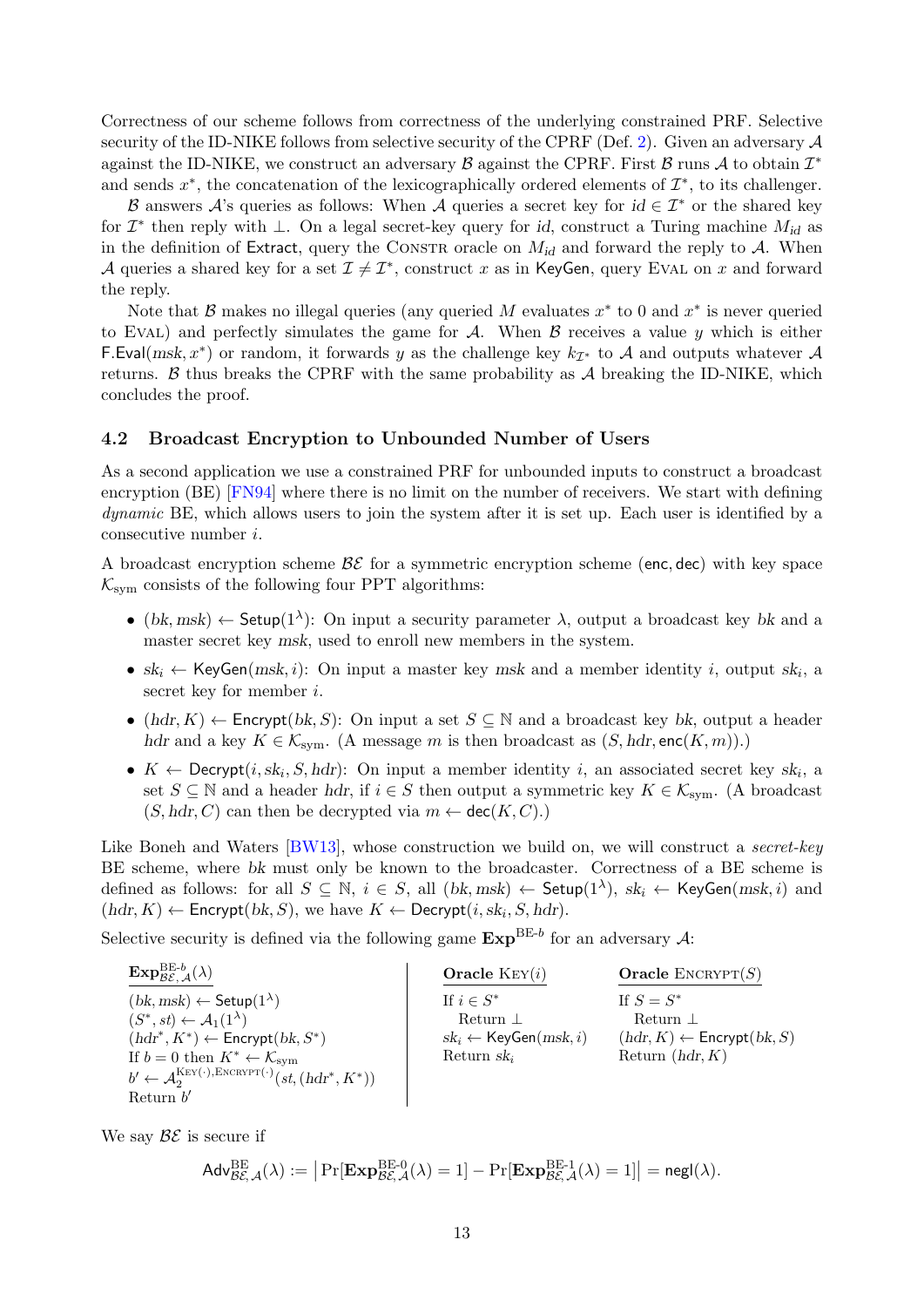**BE from constrained PRFs for unbounded inputs.** For a finite set  $S \subseteq \mathbb{N}$ , we define the characteristic vector  $\chi_S$  as the binary vector whose length equals the largest element in S and whose entry at position i is 1 iff  $i \in S$ . Let (enc, dec) be a symmetric encryption scheme with key space  $\mathcal{K}_{sym}$ . Let  $\mathcal{F} = \{F : \mathcal{K} \times \mathcal{X} \to \mathcal{Y}\}\$ be a constrained PRF with input space  $\mathcal{X} = \{0,1\}^*$  and range  $\mathcal{Y} = \mathcal{K}_{sym}$  for which constrained keys  $k_i$  for the following set can be computed:

<span id="page-13-5"></span>
$$
S_i := \{ x \in \{0,1\}^* \mid x_i = 1 \} . \tag{7}
$$

(As  $S_i$  can be decided by a polynomial-time Turing machine, our construction from Sect. [3.2](#page-8-0) can be used.) We define a broadcast encryption scheme  $\mathcal{BE}$  with *optimal ciphertext length* (that is, the header is empty:  $hdr = \emptyset$  as follows:

- Setup( $1^{\lambda}$ ): Generate  $k \leftarrow \text{F-Smp}(1^{\lambda})$  and return  $bk := k$ , msk := k.
- KeyGen(msk, i): Return  $k_i \leftarrow \textsf{F}.\textsf{Constr}(msk, S_i)$  with  $S_i$  as in [\(7\)](#page-13-5).
- Encrypt $(bk, S)$ : Let  $\chi_S \in \{0, 1\}^*$  be the characteristic vector of S; compute  $K \leftarrow \mathsf{F}$ . Eval $(bk, \chi_S)$ and output  $(\emptyset, K)$ .
- Decrypt(*i*,  $sk_i$ , *S*, *hdr*): With  $\chi_S$  as above, output  $K \leftarrow \textsf{F.Eval}(sk_i, \chi_S)$ .

Correctness of  $\mathcal{B}\mathcal{E}$  follows from correctness of  $\mathcal{F}$ ; security follows by reduction to selective pseudorandomness of F. Let A be a PPT adversary that breaks security of  $\mathcal{BE}$ ; then we construct a PPT algorithm  $\mathcal{B} = (\mathcal{B}_1, \mathcal{B}_2)$  that breaks  $\mathcal F$  with the same probability:

| $B_1(1^{\lambda})$                                    | $\mathcal{R}^{\text{CONSTR}(\cdot),\text{EVAL}(\cdot)}(st,K^*)$                                   |  |
|-------------------------------------------------------|---------------------------------------------------------------------------------------------------|--|
| $ (S^*, st_A) \leftarrow \mathcal{A}_1(1^{\lambda}).$ | $- b' \leftarrow \mathcal{A}_2^{\text{KEY}(\cdot), \text{ENCRYPT}(\cdot)}(st, (\emptyset, K^*));$ |  |
| - Let $x^*$ be the characteristic                     | - simulate KEY( <i>i</i> ): define $S_i$ as in (7);                                               |  |
| string of $S^*$ .                                     | query $k_i \leftarrow \text{CONSTR}(S_i)$ ; reply $k_i$ ;                                         |  |
| - Return $(x^*, st_A)$ .                              | - simulate $\text{ENCRYPT}(S)$ : define the characteristic                                        |  |
|                                                       | vector $\chi_S \in \{0,1\}^*$ of S;                                                               |  |
|                                                       | query $K \leftarrow$ EVAL $(\chi_S)$ ; reply $(\emptyset, K)$ .                                   |  |
| $-$ Return $b'$ .                                     |                                                                                                   |  |

By construction, we have  $\mathbf{Exp}_{\mathcal{F},\mathcal{B}}^{(\emptyset,\{\text{CONSTR},\text{EVAL}\}),b} = \mathbf{Exp}_{\mathcal{BE},\mathcal{A}}^{\text{BE-}b}$ , which proves the claim.

# References

- <span id="page-13-1"></span>[ABG+13] Prabhanjan Ananth, Dan Boneh, Sanjam Garg, Amit Sahai, and Mark Zhandry. Differinginputs obfuscation and applications. Cryptology ePrint Archive, Report 2013/689, 2013. <http://eprint.iacr.org/2013/689>.
- <span id="page-13-4"></span>[BCC<sup>+</sup>14] Nir Bitansky, Ran Canetti, Alessandro Chiesa, Shafi Goldwasser, Huijia Lin, Aviad Rubinstein, and Eran Tromer. The hunting of the SNARK. IACR Cryptology ePrint Archive, 2014:580, 2014.
- <span id="page-13-3"></span>[BCCT13] Nir Bitansky, Ran Canetti, Alessandro Chiesa, and Eran Tromer. Recursive composition and bootstrapping for SNARKS and proof-carrying data. In Dan Boneh, Tim Roughgarden, and Joan Feigenbaum, editors, 45th ACM STOC, pages 111–120. ACM Press, June 2013.
- <span id="page-13-0"></span>[BCP14] Elette Boyle, Kai-Min Chung, and Rafael Pass. On extractability obfuscation. In Yehuda Lindell, editor, *TCC 2014*, volume 8349 of *LNCS*, pages 52–73. Springer, Heidelberg, February 2014.
- <span id="page-13-2"></span>[BG08] Boaz Barak and Oded Goldreich. Universal arguments and their applications. SIAM J. Comput., 38(5):1661–1694, 2008.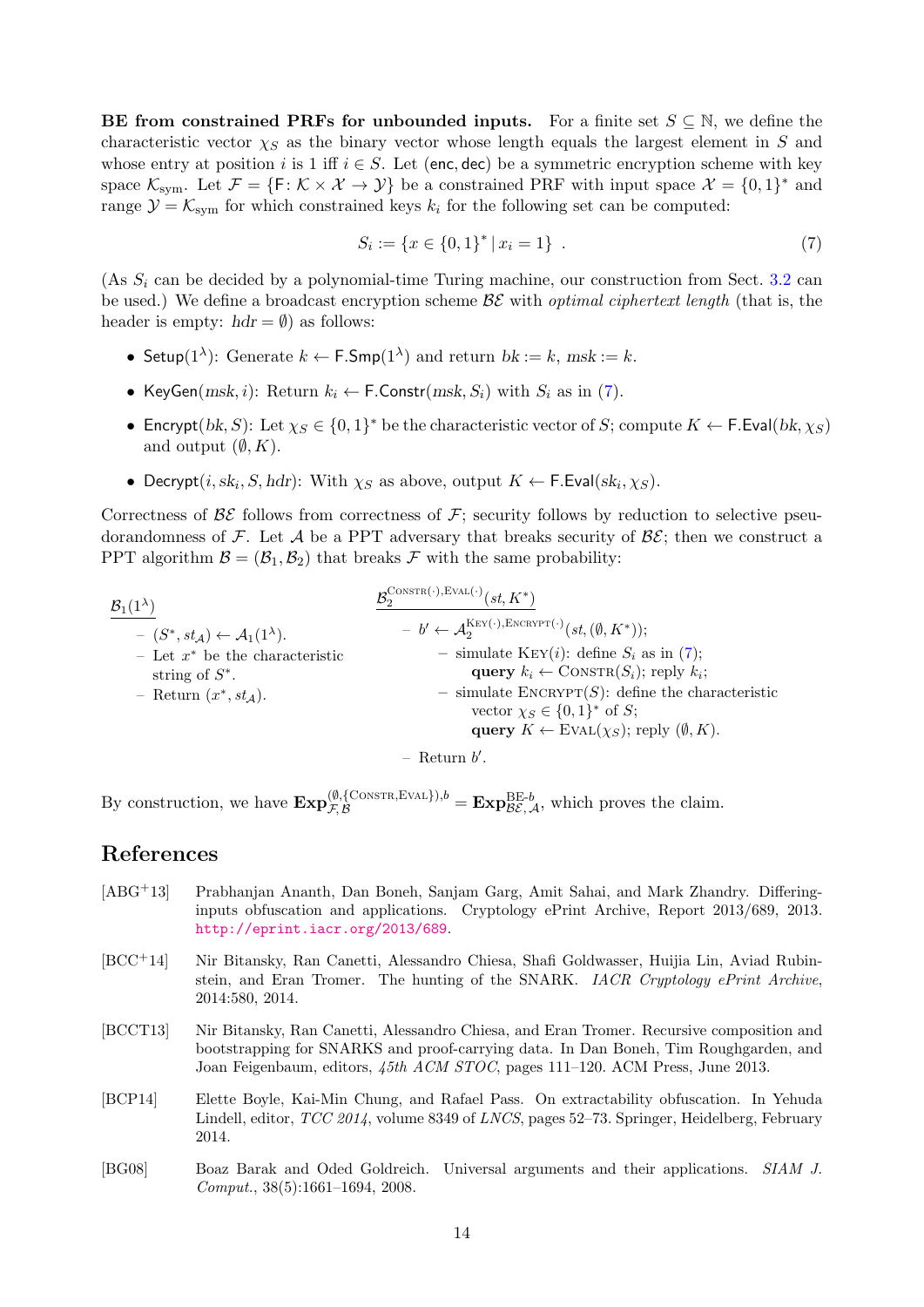- <span id="page-14-4"></span>[BGI+12] Boaz Barak, Oded Goldreich, Russell Impagliazzo, Steven Rudich, Amit Sahai, Salil Vadhan, and Ke Yang. On the (im)possibility of obfuscating programs. J.  $ACM$ , 59(2):6:1–6:48, May 2012.
- <span id="page-14-1"></span>[BGI14] Elette Boyle, Shafi Goldwasser, and Ioana Ivan. Functional signatures and pseudorandom functions. In Hugo Krawczyk, editor, PKC 2014, volume 8383 of LNCS, pages 501–519. Springer, Heidelberg, March 2014.
- <span id="page-14-7"></span>[BGW05] Dan Boneh, Craig Gentry, and Brent Waters. Collusion resistant broadcast encryption with short ciphertexts and private keys. In Victor Shoup, editor, CRYPTO 2005, volume 3621 of LNCS, pages 258–275. Springer, Heidelberg, August 2005.
- <span id="page-14-8"></span>[BH08] Dan Boneh and Michael Hamburg. Generalized identity based and broadcast encryption schemes. In Josef Pieprzyk, editor, ASIACRYPT 2008, volume 5350 of LNCS, pages 455–470. Springer, Heidelberg, December 2008.
- <span id="page-14-12"></span>[BST14] Mihir Bellare, Igors Stepanovs, and Stefano Tessaro. Poly-many hardcore bits for any oneway function and a framework for differing-inputs obfuscation. In Palash Sarkar and Tetsu Iwata, editors, ASIACRYPT 2014, Part II, volume 8874 of LNCS, pages 102–121. Springer, Heidelberg, December 2014.
- <span id="page-14-0"></span>[BW13] Dan Boneh and Brent Waters. Constrained pseudorandom functions and their applications. In Kazue Sako and Palash Sarkar, editors, ASIACRYPT 2013, Part II, volume 8270 of LNCS, pages 280–300. Springer, Heidelberg, December 2013.
- <span id="page-14-9"></span>[BWZ14] Dan Boneh, Brent Waters, and Mark Zhandry. Low overhead broadcast encryption from multilinear maps. In Juan A. Garay and Rosario Gennaro, editors, CRYPTO 2014, Part I, volume 8616 of LNCS, pages 206–223. Springer, Heidelberg, August 2014.
- <span id="page-14-14"></span>[BZ14] Dan Boneh and Mark Zhandry. Multiparty key exchange, efficient traitor tracing, and more from indistinguishability obfuscation. In Juan A. Garay and Rosario Gennaro, editors, CRYPTO 2014, Part I, volume 8616 of LNCS, pages 480–499. Springer, Heidelberg, August 2014.
- <span id="page-14-3"></span>[CLT13] Jean-Sébastien Coron, Tancrède Lepoint, and Mehdi Tibouchi. Practical multilinear maps over the integers. In Ran Canetti and Juan A. Garay, editors, CRYPTO 2013, Part I, volume 8042 of LNCS, pages 476–493. Springer, Heidelberg, August 2013.
- <span id="page-14-10"></span>[FHPS13] Eduarda S. V. Freire, Dennis Hofheinz, Kenneth G. Paterson, and Christoph Striecks. Programmable hash functions in the multilinear setting. In Ran Canetti and Juan A. Garay, editors, CRYPTO 2013, Part I, volume 8042 of LNCS, pages 513–530. Springer, Heidelberg, August 2013.
- <span id="page-14-11"></span>[FKPR14] Georg Fuchsbauer, Momchil Konstantinov, Krzysztof Pietrzak, and Vanishree Rao. Adaptive security of constrained PRFs. In Palash Sarkar and Tetsu Iwata, editors, ASIACRYPT 2014, Part II, volume 8874 of LNCS, pages 82–101. Springer, Heidelberg, December 2014.
- <span id="page-14-6"></span>[FN94] Amos Fiat and Moni Naor. Broadcast encryption. In Douglas R. Stinson, editor, CRYPTO'93, volume 773 of LNCS, pages 480–491. Springer, Heidelberg, August 1994.
- <span id="page-14-2"></span>[GGH13a] Sanjam Garg, Craig Gentry, and Shai Halevi. Candidate multilinear maps from ideal lattices. In Thomas Johansson and Phong Q. Nguyen, editors, EUROCRYPT 2013, volume 7881 of LNCS, pages 1–17. Springer, Heidelberg, May 2013.
- <span id="page-14-5"></span>[GGH<sup>+</sup>13b] Sanjam Garg, Craig Gentry, Shai Halevi, Mariana Raykova, Amit Sahai, and Brent Waters. Candidate indistinguishability obfuscation and functional encryption for all circuits. In 54th FOCS, pages 40–49. IEEE Computer Society Press, October 2013.
- <span id="page-14-13"></span>[GGHW14] Sanjam Garg, Craig Gentry, Shai Halevi, and Daniel Wichs. On the implausibility of differinginputs obfuscation and extractable witness encryption with auxiliary input. In Juan A. Garay and Rosario Gennaro, editors, CRYPTO 2014, Part I, volume 8616 of LNCS, pages 518–535. Springer, Heidelberg, August 2014.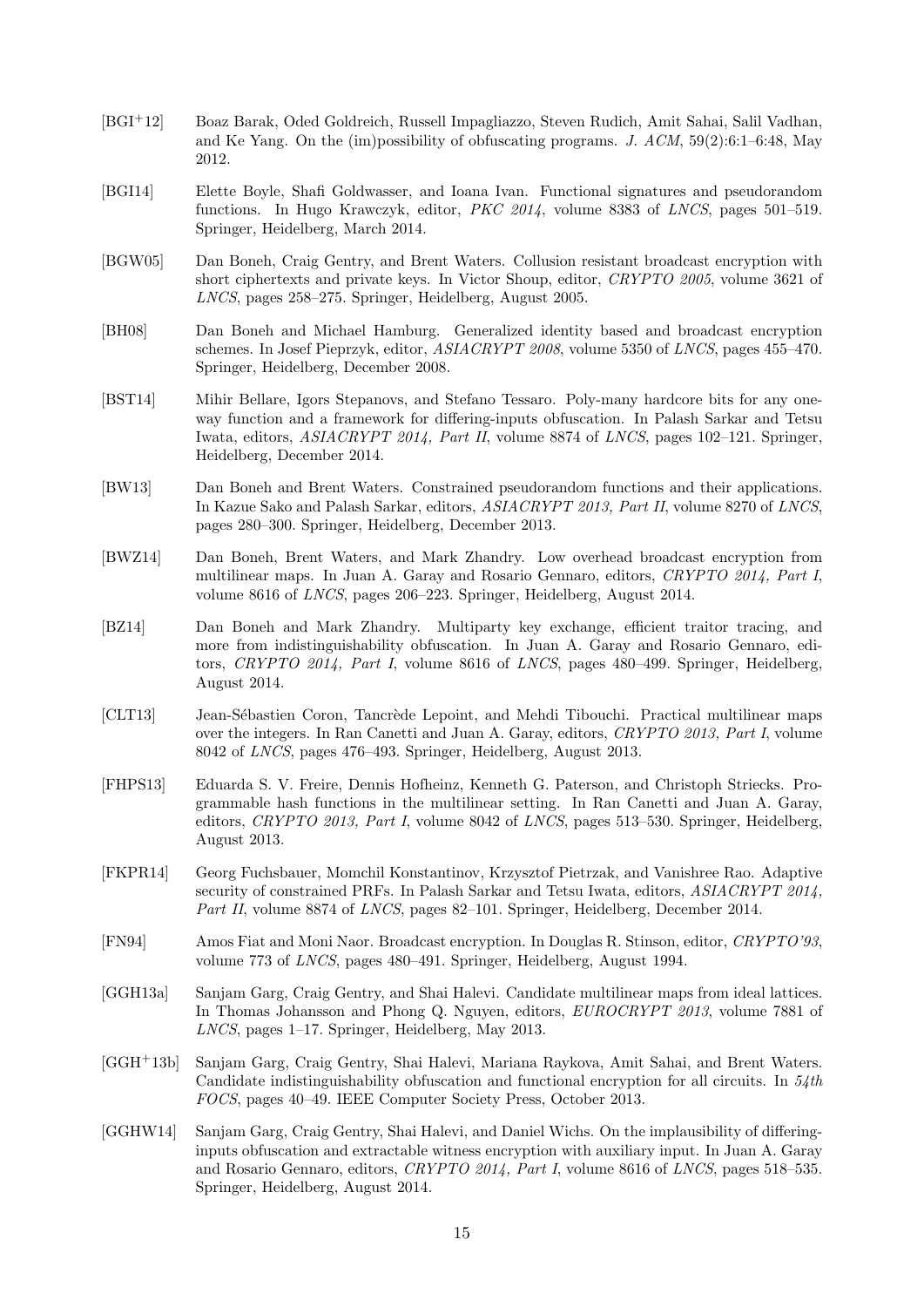- <span id="page-15-0"></span>[GGM86] Oded Goldreich, Shafi Goldwasser, and Silvio Micali. How to construct random functions. Journal of the ACM, 33(4):792–807, October 1986.
- <span id="page-15-13"></span>[GW11] Craig Gentry and Daniel Wichs. Separating succinct non-interactive arguments from all falsifiable assumptions. In Lance Fortnow and Salil P. Vadhan, editors, 43rd ACM STOC, pages 99–108. ACM Press, June 2011.
- <span id="page-15-9"></span>[HKKW14] Dennis Hofheinz, Akshay Kamath, Venkata Koppula, and Brent Waters. Adaptively secure constrained pseudorandom functions. Cryptology ePrint Archive, Report 2014/720, 2014. <http://eprint.iacr.org/>.
- <span id="page-15-7"></span>[HKW14] Susan Hohenberger, Venkata Koppula, and Brent Waters. Adaptively secure puncturable pseudorandom functions in the standard model. Cryptology ePrint Archive, Report 2014/521, 2014. <http://eprint.iacr.org/2014/521>.
- <span id="page-15-12"></span>[HR04] Chun-Yuan Hsiao and Leonid Reyzin. Finding collisions on a public road, or do secure hash functions need secret coins? In Matthew Franklin, editor, CRYPTO 2004, volume 3152 of LNCS, pages 92–105. Springer, Heidelberg, August 2004.
- <span id="page-15-11"></span>[IPS15] Yuval Ishai, Omkant Pandey, and Amit Sahai. Public-coin differing-inputs obfuscation and its applications. In Yevgeniy Dodis and Jesper Buus Nielsen, editors, TCC 2015, Part II, volume 9015 of LNCS, pages 668–697. Springer, Heidelberg, March 2015.
- <span id="page-15-10"></span>[KLW15] Venkata Koppula, Allison Bishop Lewko, and Brent Waters. Indistinguishability obfuscation for turing machines with unbounded memory. In Rocco A. Servedio and Ronitt Rubinfeld, editors, 47th ACM STOC, pages 419–428. ACM Press, June 2015.
- <span id="page-15-1"></span>[KPTZ13] Aggelos Kiayias, Stavros Papadopoulos, Nikos Triandopoulos, and Thomas Zacharias. Delegatable pseudorandom functions and applications. In Ahmad-Reza Sadeghi, Virgil D. Gligor, and Moti Yung, editors, ACM CCS 13, pages 669–684. ACM Press, November 2013.
- <span id="page-15-2"></span>[LSS14] Adeline Langlois, Damien Stehlé, and Ron Steinfeld. GGHLite: More efficient multilinear maps from ideal lattices. In Phong Q. Nguyen and Elisabeth Oswald, editors, EURO-CRYPT 2014, volume 8441 of LNCS, pages 239–256. Springer, Heidelberg, May 2014.
- <span id="page-15-5"></span>[PPS11] Duong Hieu Phan, David Pointcheval, and Mario Strefler. Security notions for broadcast encryption. In Javier Lopez and Gene Tsudik, editors, ACNS 11, volume 6715 of LNCS, pages 377–394. Springer, Heidelberg, June 2011.
- <span id="page-15-14"></span>[PS09] Kenneth G. Paterson and Sriramkrishnan Srinivasan. On the relations between non-interactive key distribution, identity-based encryption and trapdoor discrete log groups. Des. Codes Cryptography, 52(2):219–241, 2009.
- <span id="page-15-8"></span>[PST14] Rafael Pass, Karn Seth, and Sidharth Telang. Indistinguishability obfuscation from semantically-secure multilinear encodings. In Juan A. Garay and Rosario Gennaro, editors, CRYPTO 2014, Part I, volume 8616 of LNCS, pages 500–517. Springer, Heidelberg, August 2014.
- <span id="page-15-6"></span>[SOK00] Ryuichi Sakai, Kiyoshi Ohgishi, and Masao Kasahara. Cryptosystems based on pairing. In SCIS 2000, Okinawa, Japan, January 2000.
- <span id="page-15-3"></span>[SW14] Amit Sahai and Brent Waters. How to use indistinguishability obfuscation: deniable encryption, and more. In David B. Shmoys, editor, 46th ACM STOC, pages 475–484. ACM Press, May / June 2014.
- <span id="page-15-4"></span>[YFDL04] Danfeng Yao, Nelly Fazio, Yevgeniy Dodis, and Anna Lysyanskaya. ID-based encryption for complex hierarchies with applications to forward security and broadcast encryption. In Vijayalakshmi Atluri, Birgit Pfitzmann, and Patrick McDaniel, editors, ACM CCS 04, pages 354–363. ACM Press, October 2004.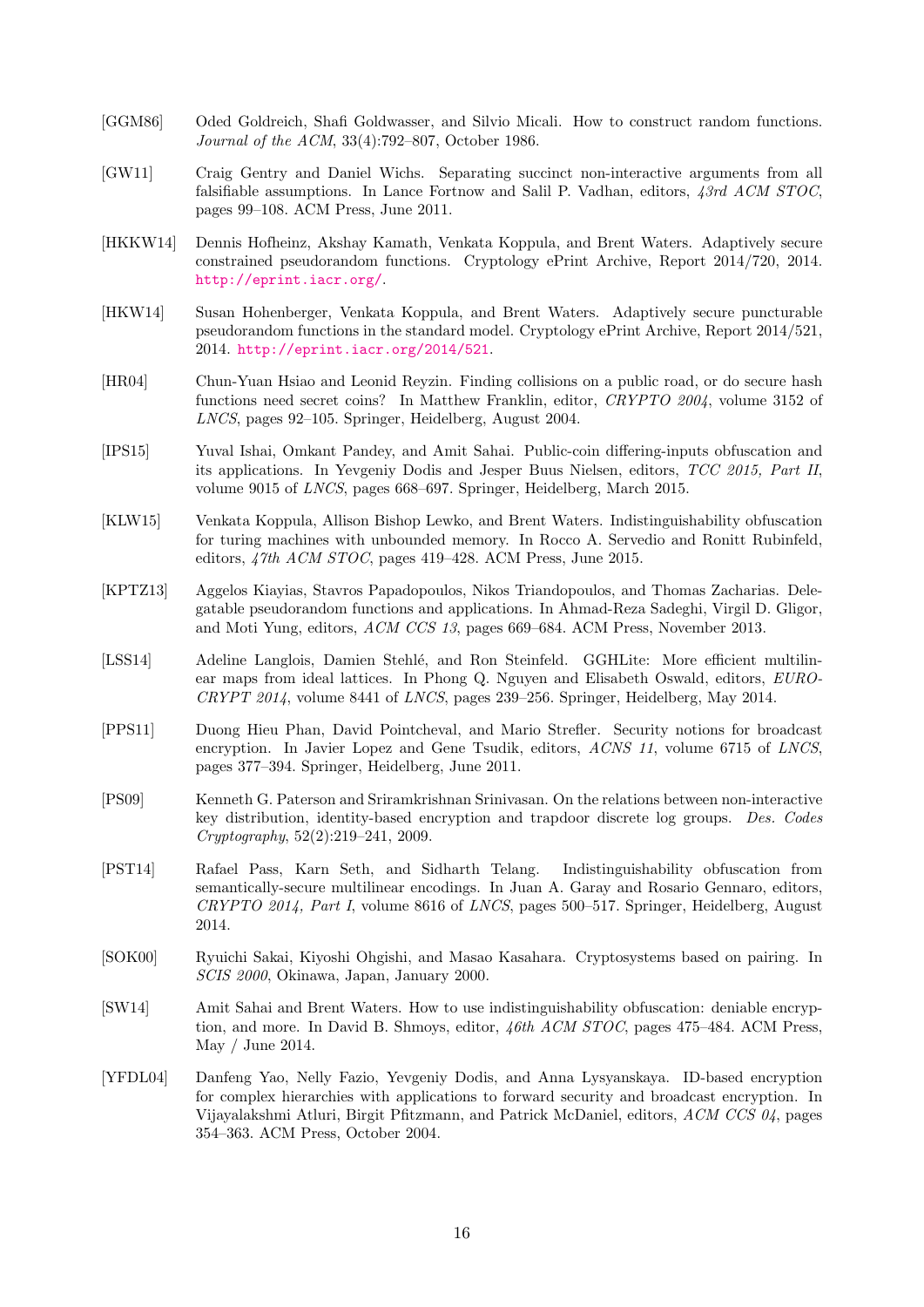# A Proofs

#### <span id="page-16-0"></span>A.1 Proof of Proposition [1](#page-10-1)

Let  $b \in \{0,1\}$  be arbitrarily fixed. Assume towards contradiction that there exists a PPT adversary  $\mathcal{A} = (\mathcal{A}_1, \mathcal{A}_2)$  that distinguishes  $\text{Exp}^{b,(0)}$  and  $\text{Exp}^{b,(1)}$  with non-negligible probability, i.e., there exists a polynomial  $p(\cdot)$  such that for infinitely many  $\lambda$ 

$$
\left| \Pr[\mathbf{Exp}^{b,(0)}_{\mathcal{F},\mathcal{A}}(\lambda) = 1] - \Pr[\mathbf{Exp}^{b,(1)}_{\mathcal{F},\mathcal{A}}(\lambda) = 1] \right| \ge \frac{1}{p(\lambda)} \quad . \tag{8}
$$

We use A to construct a series of PPT adversaries  $\mathcal{D}^{(1)}$ ,  $\mathcal{D}^{(2)}$ , ..., one of which non-negligibly distinguishes public-coin  $di\mathcal{O}$ -obfuscations.

Concretely, we construct a series of hybrids between  $\text{Exp}^{b,(0)}$  and  $\text{Exp}^{b,(1)}$  as follows. Let  $q = q(\lambda)$  be a polynomial upper bound on the total number of constraining queries A makes. Define the *i*-th hybrid  $\text{Exp}^{b,(0,i)}$  like  $\text{Exp}^{b,(0)}$ , except that the first *i* constraining queries are answered by using the punctured key  $k_{h^*}$  of the puncturable PRF, and all remaining queries are answered by using private key k. By construction, we have  $\text{Exp}^{b,(0,0)} = \text{Exp}^{b,(0)}$  and  $\text{Exp}^{b,(0,q)} = \text{Exp}^{b,(1)}$ .

We use A to construct a PPT adversary  $\mathcal{D}^{(i)}$  which distinguishes public-coin  $di\mathcal{O}$ -obfuscations. We define the series of public-coin differing-input samplers  $\mathsf{Samp}^{(i)}$  as follows:

$$
\begin{aligned}\n&\underline{\mathsf{Samp}}^{(i)}(1^{\lambda}, r := r_{A} \|r_{B}\|r_{s}\|r_{k}\|r_{c}\|r_{y}\|r_{1}\| \dots \|r_{i-1}) & // \ r \leftarrow \{0, 1\}^{\mathsf{poly}(\lambda)}. \\
&\quad - (x^*, st_{\mathcal{A}}) := \mathcal{A}_1(1^{\lambda}; r_{\mathcal{A}}). \\
&\quad - H := \mathsf{H}.\mathsf{Smp}(1^{\lambda}; r_{H}) \text{ and } h^* := H(x^*). \\
&\quad - \mathsf{crs} := r_{s}. \\
&\quad - k := \mathsf{PF}.\mathsf{Smp}(1^{\lambda}; r_{k}). \\
&\quad - k_{h^*} := \mathsf{PF}.\mathsf{Constr}(k, \{0, 1\}^n \setminus \{h^*\}; r_{c}). \\
&\quad - \text{ If } b = 1 \text{ then } y^* := \mathsf{PF}.\mathsf{Eval}(k, H(x^*)) \\
&\quad - \text{Else } y^* \leftarrow \mathcal{Y}, \text{ using randomness } r_{y}. \\
&\quad - b' \leftarrow \mathcal{A}_2^{\text{CONSTR}(\cdot), \text{EVAL}(\cdot)}(st_{\mathcal{A}}, y^*; r_{\mathcal{A}}); \\
&\quad - \text{ simulate the } j\text{-th query } \text{CONSTR}(M_j): \\
&\quad - \text{ if } M_j \notin \mathcal{M}_{\lambda} \lor M_j(x^*) = 1, \text{ reply } \bot; \\
&\quad - \text{ if } j < i, \text{ compute } P = P_{M_j, H, \text{crs}, k_{h^*}} \text{ as defined in (5)} \\
&\quad \text{ and } \tilde{P} := \text{diO}(1^{\lambda}, P; r_j) \text{ and return } k_M := (M_j, \tilde{P}, (H, \text{crs})). \\
&\quad - \text{ if } j = i, \text{ stop and output } (P_0 := P_{M_i, H, \text{crs}, k}, P_1 := P_{M_i, H, \text{crs}, k_{h^*}}). \\
&\quad - \text{ simulate } \text{EVAL}(x): \\
&\quad \text{ if } x = x^*, \text{ reply } \bot; \text{ else } \text{reply } y := \mathsf{PF}.\mathsf{Eval}(k, H(x)).\n\end{aligned}
$$

We now define a public-coin  $di\mathcal{O}$  distinguisher  $\mathcal{D}^{(i)}$  as follows:

 $\frac{\mathcal{D}^{(i)}(r,\tilde{P})}{\mathcal{D}}$  //  $\tilde{P}$  is either  $\tilde{P}_0 \leftarrow \text{diO}(1^{\lambda}, P_0)$  or  $\tilde{P}_1 \leftarrow \text{diO}(1^{\lambda}, P_1)$ .

- Using randomness r run all steps of  $\mathsf{Samp}^{(i)}$ .
- Answer  $\mathcal{A}$ 's *i*-th CONSTR query for  $M_i$  with  $(M_i, \tilde{P})$ .
- Simulate the remaining  $\text{Constr}(M_i)$  as follows:
	- $-$  if  $M_j \notin \mathcal{M}_\lambda \vee M_j(x^*) = 1$ , reply  $\perp$ ;
	- compute  $P_j = P_{M_j, H, \text{crs}, k}$  as defined in [\(5\)](#page-9-0) and  $\tilde{P}_j \leftarrow \text{diO}(1^{\lambda}, P_j);$
	- return  $k_M := (M_i, \widetilde{P}_i, (H, \text{crs})).$
- When  $A_2$  outputs b', output b'.

If  $\widetilde{P}$  is a public-coin di $\mathcal{O}$  obfuscation of  $P_0$  then  $\mathcal{D}^{(i)}$  simulates  $\mathbf{Exp}^{b,(0,i-1)}$  for  $\mathcal{A}$ , while if  $\widetilde{P}$  is an obfuscation of  $P_1$  then it simulates  $\text{Exp}^{b,(0,i)}$  for A. If A distinguishes  $\text{Exp}^{b,(0)} = \text{Exp}^{b,(0,0)}$ from  $\text{Exp}^{b,(1)} = \text{Exp}^{b,(0,q)}$  with probability  $1/p(\lambda)$ , then by a hybrid argument for some i, A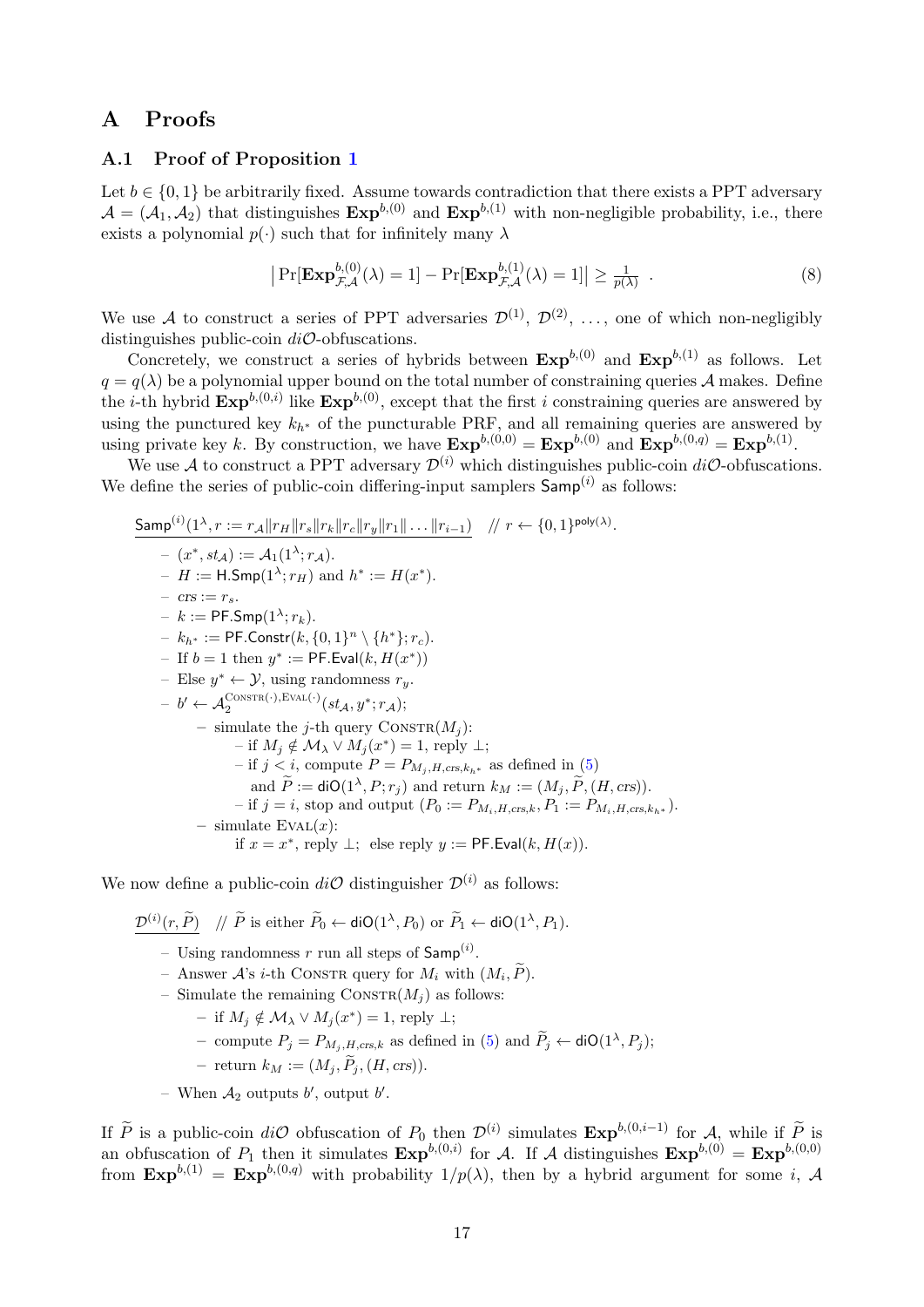distinguishes  $\text{Exp}^{b,(0,i-1)}$  and  $\text{Exp}^{b,(0,i)}$  with probability  $1/(p(\lambda)q(\lambda))$ . Thus infinitely many  $\lambda$ , it holds that

$$
\frac{1}{p(\lambda)q(\lambda)} \leq \left| \Pr[\mathbf{Exp}_{\mathcal{A}}^{b,(0,i)}(\lambda) = 1] - \Pr[\mathbf{Exp}_{\mathcal{A}}^{b,(0,i-1)}(\lambda) = 1] \right| =
$$
\n
$$
\left| \Pr\left[r \leftarrow \{0,1\}^{\text{poly}(\lambda)}; (P_0, P_1) := \text{Samp}(1^{\lambda}, r); \widetilde{P}_0 \leftarrow \text{diO}(1^{\lambda}, P_0): 1 \leftarrow \mathcal{D}(r, \widetilde{P}_0) \right] -
$$
\n
$$
\Pr\left[r \leftarrow \{0,1\}^{\text{poly}(\lambda)}; (P_0, P_1) := \text{Samp}(1^{\lambda}, r); \widetilde{P}_1 \leftarrow \text{diO}(1^{\lambda}, P_1): 1 \leftarrow \mathcal{D}(r, \widetilde{P}_1) \right] \right| \, .
$$

By security of  $di\mathcal{O}$  (Def. [7\)](#page-6-2), this means that  $\mathsf{Samp}^{(i)}$  cannot satisfy Def. [6.](#page-5-2) Thus, there exists a non-uniform PPT extractor  $\mathcal{E}^{(i)}$  that given r finds an input  $\chi = (h, \pi)$  on which  $P_0$  and  $P_1$ , output by Samp<sup>(i)</sup> on coins r, differ. In particular, for some polynomial  $\ell(\cdot)$  and infinitely many  $\lambda$  it holds that

<span id="page-17-0"></span>
$$
\Pr\left[\begin{array}{l}r \leftarrow \{0,1\}^{\mathsf{poly}(\lambda)};\\(P_0, P_1) \leftarrow \mathsf{Samp}^{(i)}(1^{\lambda}, r); \chi \leftarrow \mathcal{E}^{(i)}(r)\end{array}: P_0(\chi) \neq P_1(\chi)\right] \geq \frac{1}{\ell(\lambda)}\ .\tag{9}
$$

Let  $\hat{\chi} = (\hat{h}, \hat{\pi})$  be a differing input output by  $\mathcal{E}^{(i)}$ . Recall that  $\hat{\pi}$  is a short proof of  $\hat{\eta} =$  $(H, M_i, \hat{h}) \in L_{legit}$ , i.e., a short proof of knowledge of a witness x such that  $M_i(x) = 1$  and  $H(x) = \hat{h}$ . By the definition of  $\textsf{Samp}^{(i)}$  we have  $P_0 := P_{M_i,H,\text{crs},k}$  and  $P_1 := P_{M_i,H,\text{crs},k_h*}$ , as defined in [\(5\)](#page-9-0). Since  $(\hat{h}, \hat{\pi})$  is a differing input, the following conditions must hold.

condition(1): SNARK.Verify $pmathcal{C}rs, (H, M_i, \hat{h}), \hat{\pi}) = 1$ , for otherwise both  $P_0$  and  $P_1$  output  $\bot$ .

 $\textsf{condition}(2) \colon\, \hat{h} = h^* = H(x^*), \text{for otherwise } P_0 \text{ outputs } \mathsf{PF}.\mathsf{Eval}(k, \hat{h}) \text{ and } P_1 \text{ outputs } \mathsf{PF}.\mathsf{Eval}(k_{h^*}, \hat{h}),$ which are equal by the correctness of puncturing.

condition(3):  $M_i(x^*) = 0$ ; otherwise the CONSTR query would have returned  $\perp$ .

Since the SNARK  $\hat{\pi}$  extracted by  $\mathcal{E}^{(i)}$  is a proof of knowledge, we can extract a witness  $\hat{x}$  for it. In order to formally apply item [3.](#page-6-3) of Def. [9,](#page-6-1) we first construct a machine  $A_{\text{snrk}}$  that outputs  $\hat{\pi}$ together with the statement.  $A_{snrk}$  simply runs  $\mathcal{E}^{(i)}$  except that it embeds the crs from its input into the randomness.

 $\mathcal{A}_{\sf snrk}(crs)$ 

- Sample randomness  $r_A$ ,  $r_H$ ,  $r_k$ ,  $r_c$ ,  $r_y$ ,  $r_1$ , ...,  $r_{i-1}$
- Set  $r := r_{\mathcal{A}} ||r_H|| \cos ||r_k|| r_c ||r_u|| r_1|| \dots ||r_{i-1}.$
- $-$  Simulate  $\mathsf{Samp}^{(i)}(r);$ 
	- let  $H$  be the sampled hash function.
	- let  $M_i$  be the *i*-th CONSTR query.
- $(\hat{h}, \hat{\pi}) \leftarrow \mathcal{E}^{(i)}(\text{crs}, r).$
- $-$  Output  $(\eta := (H, M_i, \hat{h}), \hat{\pi}).$

By the construction of  $A_{snrk}$ , Eq. [\(9\)](#page-17-0) and condition(1) we have that

<span id="page-17-1"></span>
$$
\Pr\left[\operatorname{crs} \leftarrow \{0, 1\}^{\mathsf{poly}(\lambda)}; (\eta, \hat{\pi}) \leftarrow \mathcal{A}_{\mathsf{snrk}}(\operatorname{crs}) : \ \mathsf{Verify}(\operatorname{crs}, \eta, \hat{\pi}) = 1\right] \ge \frac{1}{\ell(\lambda)} \ . \tag{10}
$$

Further, since SNARK is an adaptive argument of knowledge, there exists  $\mathcal{E}_{A_{snrk}}$  which extracts a witness, that is:

$$
\Pr\left[\begin{array}{l} \mathit{crs} \gets \{0,1\}^{\mathsf{poly}(\lambda)}; r \gets \{0,1\}^{\mathsf{poly}(\lambda)} & \; \; \mathsf{Verify}( \mathit{crs}, \eta, \hat{\pi}) = 1 \\ (\eta, \hat{\pi}) := \mathcal{A}_{\mathsf{snrk}}(\mathit{crs}, r); \hat{x} \gets \mathcal{E}_{\mathcal{A}_{\mathsf{snrk}}}(\mathit{crs}, r) & \; \; \wedge \;\; (\eta, \hat{x}) \notin R_{\mathit{legit}} \end{array} \right] = \mathsf{negl}(\lambda) \enspace ,
$$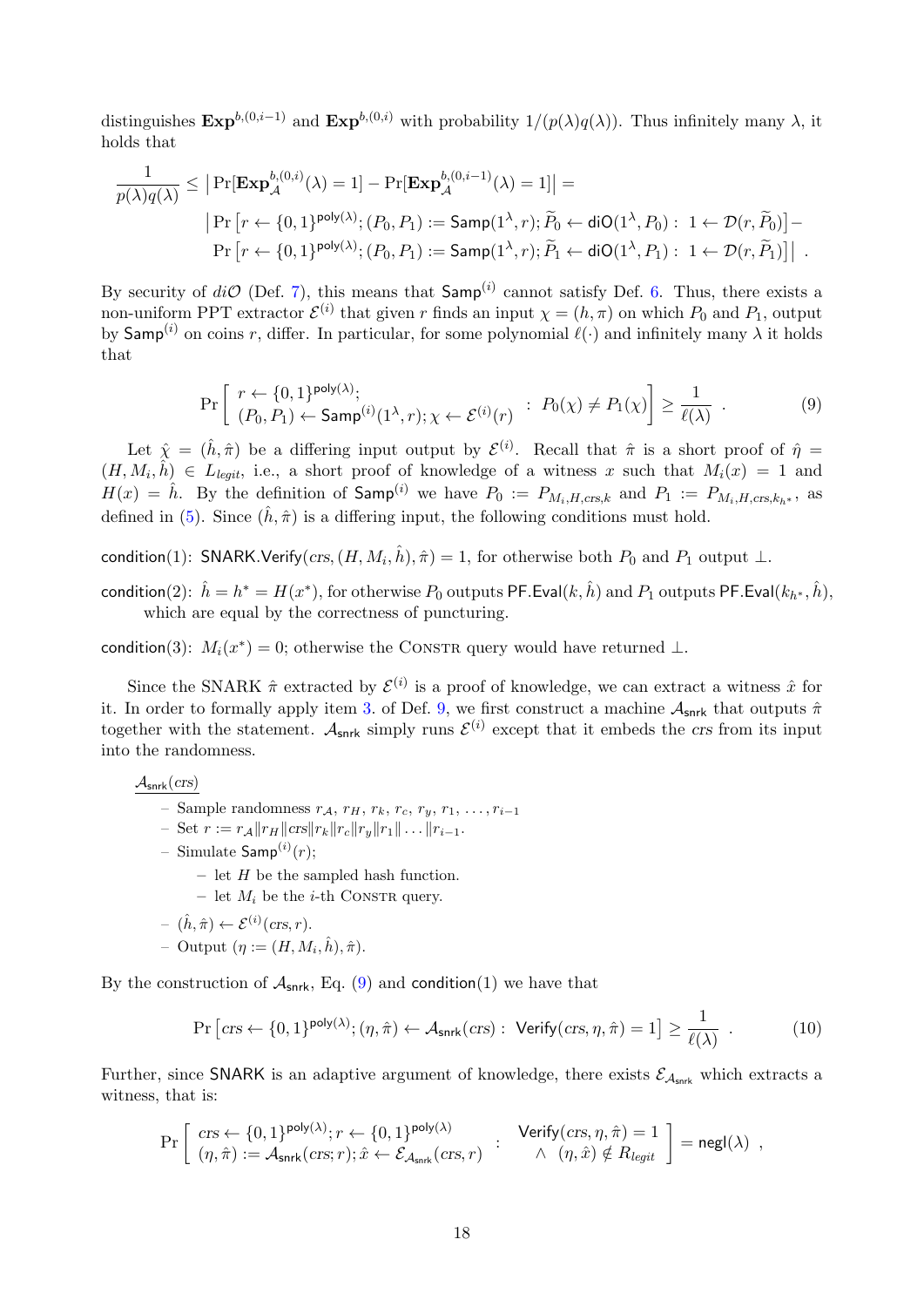which together with  $(10)$  yields:

<span id="page-18-2"></span>
$$
\Pr\left[\begin{array}{l} \mathit{crs} \leftarrow \{0,1\}^{\mathsf{poly}(\lambda)}; r \leftarrow \{0,1\}^{\mathsf{poly}(\lambda)}\\ (\eta,\hat{\pi}) := \mathcal{A}_{\mathsf{snrk}}(\mathit{crs};r); \hat{x} \leftarrow \mathcal{E}_{\mathcal{A}_{\mathsf{snrk}}(\mathit{crs},r)} \end{array}:\quad (\eta,\hat{x}) \in R_{\text{legit}}\right] \ge \frac{1}{\ell(\lambda)} - \mathsf{negl}(\lambda) \quad . \tag{11}
$$

We now construct an adversary  $\mathcal{A}_{\text{ell-fnd}}$  against H that on input  $\lambda$  and coins  $r_H$ , used to sample a function H, outputs a collision for H: Given  $r_H$ ,  $\mathcal{A}_{\text{cl-fnd}}$  generates a CRS for SNARKs, then runs  $\mathcal{A}_{\text{snrk}}(crs)$ , but using the randomness  $r_H$  from its input, and then runs  $\mathcal{E}_{\mathcal{A}_{\text{snrk}}}$  to extract a collision:

$$
\mathcal{A}_{\text{cll-fnd}}(1^{\lambda}, r_H^*)
$$
\n-  $\operatorname{crs} \leftarrow \{0, 1\}^{\text{poly}(\lambda)}.$   
\n- Sample randomness  $r_A$ ,  $r_H$ ,  $r_k$ ,  $r_c$ ,  $r_y$ ,  $r_1$ , ...,  $r_{i-1}$   
\n- Set  $r := r_A ||r_H^*||\operatorname{crs}||r_k||r_c||r_y||r_1|| \dots ||r_{i-1}.$   
\n-  $(\hat{h}, \hat{\pi}) \leftarrow \mathcal{E}^{(i)}(r).$   
\n- Set  $r' := r_A ||r_H^*||r_k||r_c||r_y||r_1|| \dots ||r_{i-1} // \mathcal{A}_{\text{snrk}}$ 's coins  
\n-  $\hat{x} \leftarrow \mathcal{E}_{\mathcal{A}_{\text{snrk}}(\text{crs}, r')}.$   
\n- Output  $(\hat{x}, x^*)$  as a collision pair for  $H$ .

By [\(11\)](#page-18-2), with non-negligible probability, the values  $M_i$ ,  $\hat{h}$ ,  $\hat{\pi}$  computed during the execution of  $\mathcal{A}_{\text{cl-find}}$  satisfy  $((H, M_i, \hat{h}), \hat{x}) \in R_{\text{legit}}$ , that is,  $M_i(\hat{x}) = 1$  and  $\hat{h} = H(\hat{x})$ . By condition(3),  $M_i(x^*) =$ 0, and hence  $\hat{x} \neq x^*$ . By condition(2),  $\hat{h} = H(x^*)$ , and hence  $(x, x^*)$  is a collision. In particular, the following is non-negligible:

$$
\Pr\left[\begin{array}{ll} r_H \leftarrow \{0,1\}^{\text{poly}(\lambda)}; H := \text{HSmp}(1^{\lambda}, r_H); \\ (x_1, x_2) \leftarrow \mathcal{A}_{\text{cll-fnd}}(1^{\lambda}, r_H) \end{array}:\begin{array}{ll} H(x_1) = H(x_2) \wedge \\ x_1 \neq x_2 \end{array}\right].
$$

Therefore we have reached a contradiction to collision resistance of  $H$ , and it must be that  $\text{Exp}^{b,(0)}$  and  $\text{Exp}^{b,(1)}$  are computationally indistinguishable, i.e.,

$$
\left| \Pr[\mathbf{Exp}^{b,(0)}_{\mathcal{F},\mathcal{A}}(\lambda) = 1] - \Pr[\mathbf{Exp}^{b,(1)}_{\mathcal{F},\mathcal{A}}(\lambda) = 1] \right| = \mathsf{negl}(\lambda) .
$$

#### <span id="page-18-0"></span>A.2 Proof of Proposition [2](#page-10-2)

Let  $b \in \{0,1\}$  be arbitrarily fixed. The only difference between games  $\text{Exp}^{b,(1)}$  and  $\text{Exp}^{b,(2)}$  is when A queries EVAL( $\cdot$ ) on x such that  $H(x) = H(x^*)$ . Then  $\text{Exp}^{b,(2)}$  aborts, while on any other query the oracle EVAL behaves equivalently in both games since  $H(x) \neq H(x^*)$  implies PF.Eval $(k_{h^*},$  $H(x)$  = PF. Eval(k,  $H(x)$ ).

We can therefore build an adversary  $\mathcal{A}_{\text{cl-find}}$  against the hash-function family  $\mathcal{H}$  that on input  $(1^{\lambda}, r_H)$  simulates  $\text{Exp}^{b,(2)}$  (except that instead of sampling H, it uses  $H := \text{H-Smp}(1^{\lambda}; r_H)$ ) until in an oracle query  $EVAL}(x)$  the game would abort.  $\mathcal{A}_{\text{cl-find}}$  then outputs  $(x^*, x)$ , which is a collision precisely when the game would have aborted.

#### <span id="page-18-1"></span>A.3 Proof of Proposition [3](#page-10-3)

Assume towards contradiction that there exists a PPT adversary  $A = (A_1, A_2)$  and a polynomial  $p(\cdot)$  such that for infinitely many  $\lambda$ 

$$
\big|\Pr[\mathbf{Exp}_{\mathcal{F},\mathcal{A}}^{0,(2)}(\lambda) = 1] - \Pr[\mathbf{Exp}_{\mathcal{F},\mathcal{A}}^{1,(2)}(\lambda) = 1]\big| \ge \frac{1}{p(\lambda)}
$$

.

Then we construct a PPT adversary  $\mathcal{B} = (\mathcal{B}_1, \mathcal{B}_2)$  running in game  $\text{Exp}_{\mathcal{PF}, \mathcal{B}}^{\text{PCT-}b}(\lambda)$ , the selectivesecurity game of  $\mathcal{PF}$  (cf. Fig. [2\)](#page-5-0) as follows. (Note that  $\mathcal{B}_2$  does not use its EVAL(·) oracle.)